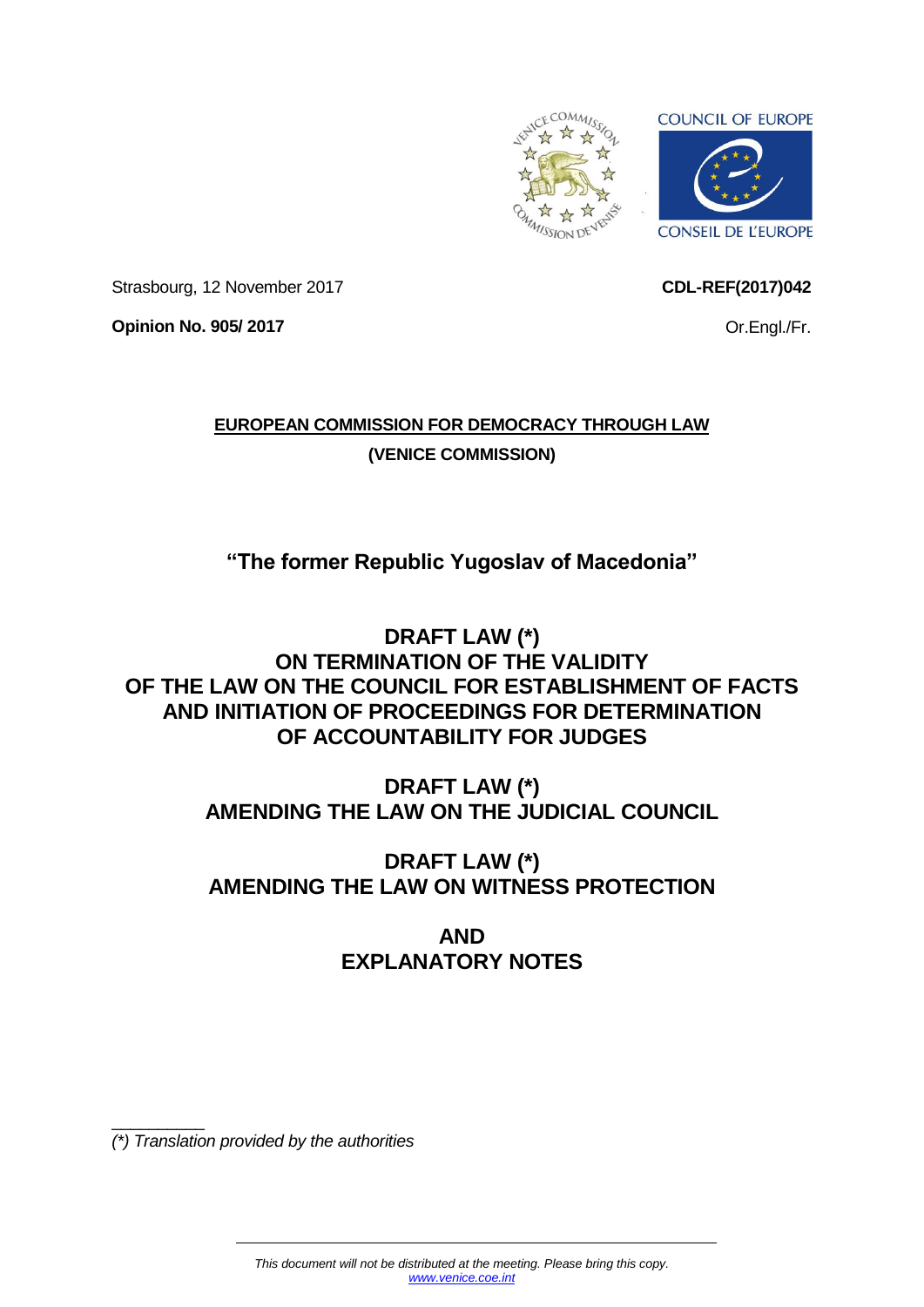## **DRAFT LAW ON TERMINATION OF THE VALIDITY OF THE LAW ON THE COUNCIL FOR ESTABLISHMENT OF FACTS AND INITIATION OF PROCEEDINGS FOR DETERMINATION OF ACCOUNTABILITY FOR JUDGES**

#### **in summary proceedings**

16.10.2017, Skopje

## **Introduction**

## **I. ASSESSMENT OF THE SITUATION IN THE AREA TO BE REGULATED AND REASONS FOR THE ADOPTION OF THE LAW**

The Law on the Council for Determination of Facts and Initiation of Proceedings for Establishment of Accountability of Judges was adopted in 2015. This Law governs the proceedings for the election of the Council for Determination of Facts and Initiation of Proceedings for Establishment of Accountability of Judges (disciplinary procedure and procedure for unprofessional and unconscientiously work, pursuant to law), the method of exercising its functions, election, termination, decision-making and other matters related to the work of the Council for Determination of Facts and Initiation of Proceedings for Establishment of Accountability of Judges.

The provisions of the Law on the Courts, the Law on the Judicial Council of the Republic of Macedonia and the Law on the Council for Determination of Facts and Initiation of Proceedings for Establishment of Accountability of Judges were subject to review by the Council of Europe Venice Commission. In this context, the Venice Commission in December 2015 adopted an opinion outlining some suggestions to improve the provisions of the package of laws regulating the judiciary field. Acting on the observations of the Venice Commission, we approached the drafting of new legislation in the package of laws related to the judiciary, which implement the opinions of the Venice Commission.

The key findings of the Venice Commission referred to the Law on the Council for Determination of Facts and Initiation of Proceedings for Establishment of Accountability of Judges, to the grounds for disciplinary responsibility of judges and disciplinary measures, as well as the provisions for the evaluation of judges. Some of these issues are addressed in this Proposed Law.

Namely, in the opinion of the Venice Commission it is stated that: "The functions of the Council for Determination of Facts should be transferred to the Judicial Council, provided that the members or bodies of the Judicial Council are involved in the initial phase of the disciplinary proceedings as "prosecutors" or "investigators" not to participate in the final decision as "judges". This recommendation is implemented with the termination of the validity of the Law on the Council for Determination of Facts and Initiation of Proceedings for Establishment of Accountability of Judges and the transfer of the whole procedure to the competence of the Judicial Council, with the members who initiated the proceedings and members participating in the investigation not being entitled to vote when deciding on disciplinary responsibility.

The practice has showed that the formation of such a professional body to initiate a procedure to establish the responsibility of a judge has not fulfilled the aim of its establishment; on the contrary, it was established without having made a full analysis of the shortcomings in the Law on the Judicial Council which resulted in a negative report from the international institutions.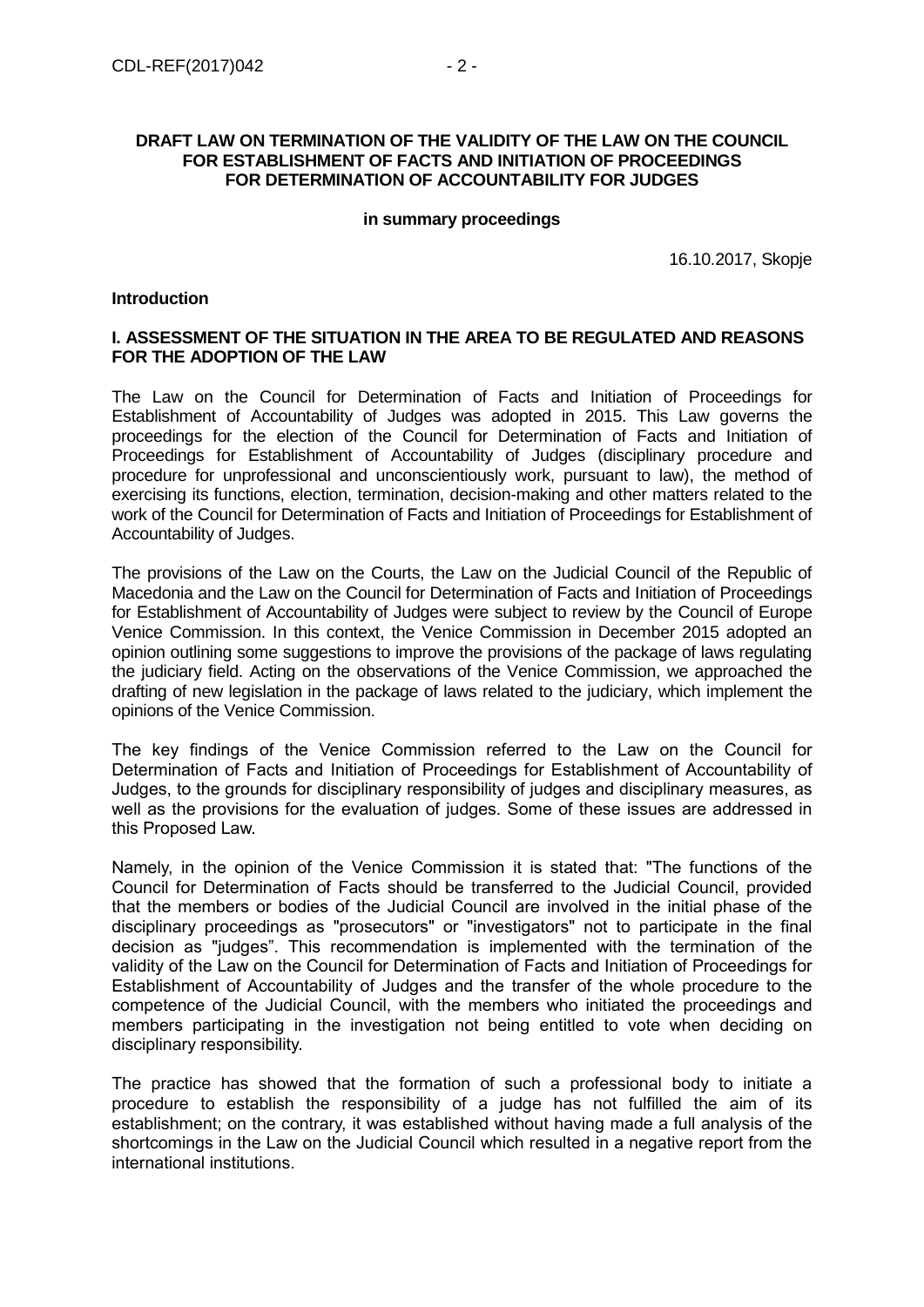Considering the above and the comments of the Venice Commission on the laws on disciplinary responsibility and evaluation of judges which criticise "the creation of such an authority as an unfavourable move", steps have been made to develop this Law.

The text of the law was submitted to the competent institutions for opinion.

# **II. AIMS, PRINCIPLES AND BASIC SOLUTIONS**

The main aim of the Law is to terminate the validity of the Law on the Law on the Council for Determination of Facts and Initiation of Proceedings for Establishment of Accountability of Judges and to restore the competence to conduct the disciplinary proceedings to the Judicial Council of the Republic of Macedonia, taking into account the observations and guidelines of the international institutions regarding the conduct of the proceedings and the adoption of a decision by the Judicial Council of the Republic of Macedonia.

## **III. ASSESSMENT OF THE FINANCIAL IMPACT FROM THE PROPSOED LAW ON THE BIDGET AND OTHER PUBLIC ASSETS**

The adoption of the Law has no fiscal implications on the Budget of the Republic of Macedonia.

## **IV. ESTIMATION OF THE FUNDS NEEDED TO IMPLEMENT THE LAW, A WAY OF PROVIDING THEM, DATA ON WHETHER THE IMPLEMENTATION OF THE LAW IMPOSES MATERIAL OBLIGATIONS FOR CERTAIN ENTITIES**

The law will not cause financial obligations for other entities.

# **V. SUMMARY PROCEEDINGS FOR ADOPTION OF THE LAW**

Given that it is not a large and complex law, pursuant to Rule 170 of the Rules of the Assembly of the Republic of Macedonia, it is proposed to adopt this Law in a summary proceedings.

# **DRAFT LAW ON TERMINATION OF THE VALIDITY OF THE LAW ON THE COUNCIL FOR ESTABLISHMENT OF FACTS AND INITIATION OF PROCEEDINGS FOR DETERMINATION OF ACCOUNTABILITY FOR JUDGES**

#### **in summary proceedings**

Article 1

With the entry into force of this Law, the Law on the Council for Establishment of Facts and Initiation of Proceedings for Determination of Accountability of Judges ("Official Gazette of the Republic of Macedonia", no.20/2015) shall cease to be valid.

## Article 2

Upon entry into force of this Law the mandate of the President and members of the Council for Establishment of Facts and Initiation of Proceedings for Determination of Accountability of Judges shall terminate and the employment of all employees shall terminate.

The Judicial Council of the Republic of Macedonia shall be obliged to take on immediately the cases, archive, items, equipment, utilities and other assets of the Council for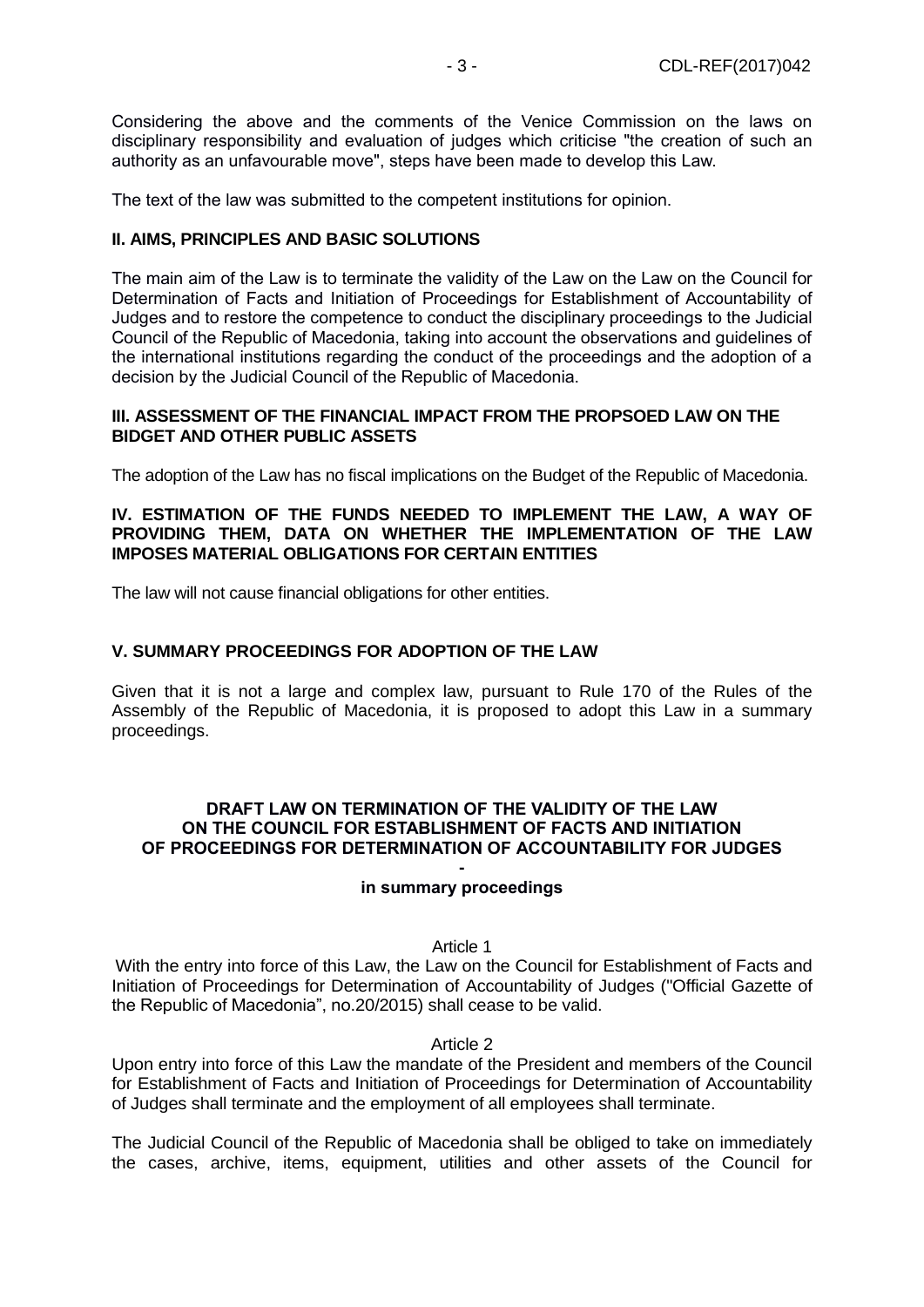Initiated proceedings shall continue before the Judicial Council of the Republic of Macedonia, pursuant to provisions of the Law on the Judicial Council.

The Court Budget Council shall be obliged to reimburse the financial liabilities arising from the work of the Council for Establishment of Facts and Initiation of Proceedings for Determination of Accountability of Judges.

#### Article 3

This Law shall come into force on the eighth day from the date of its publication in the "Official Gazette of the Republic of Macedonia".

## **REASONING OF THE PROPSOED LAW ON TERMINATION OF VALIDITY OF THE LAW ON THE COUNCIL FOR DETERMINATION OF FACTS AND INITIATION OF PROCEEDINGS FOR ESTABLISHMENT OF ACCOUNTABILITY OF JUDGES AND INITIATION OF PROCEDURE FOR ACCOUNTABILITY OF JUDGES**

# **I. EXPLANATION OF THE CONTENT OF THE PROVISIONS OF THE PROPOSED LAW**

The proposed Law contains 3 Articles which envisage termination of the validity of the Law on the Council for Determination of Facts and Initiation of Proceedings for Establishment of Accountability of Judges and it enters into force on the eighth day from the date of its publication in the Official Gazette.

# **II. INTERCONNECTION OF THE SOLUTIONS CONTAINED IN THE PROPOSED PROVISIONS**

The solutions in this Law are connected with appropriate solutions provided for in the Law on the Judicial Council of the Republic of Macedonia, for which reason the two laws need to be adopted at the same session.

# **III. CONSEQUENCES DERIVING FROM THE PROPOSED SOLUTIONS**

The adoption of this Law will fulfill one of the key observations of the Venice Commission in the field of the judiciary.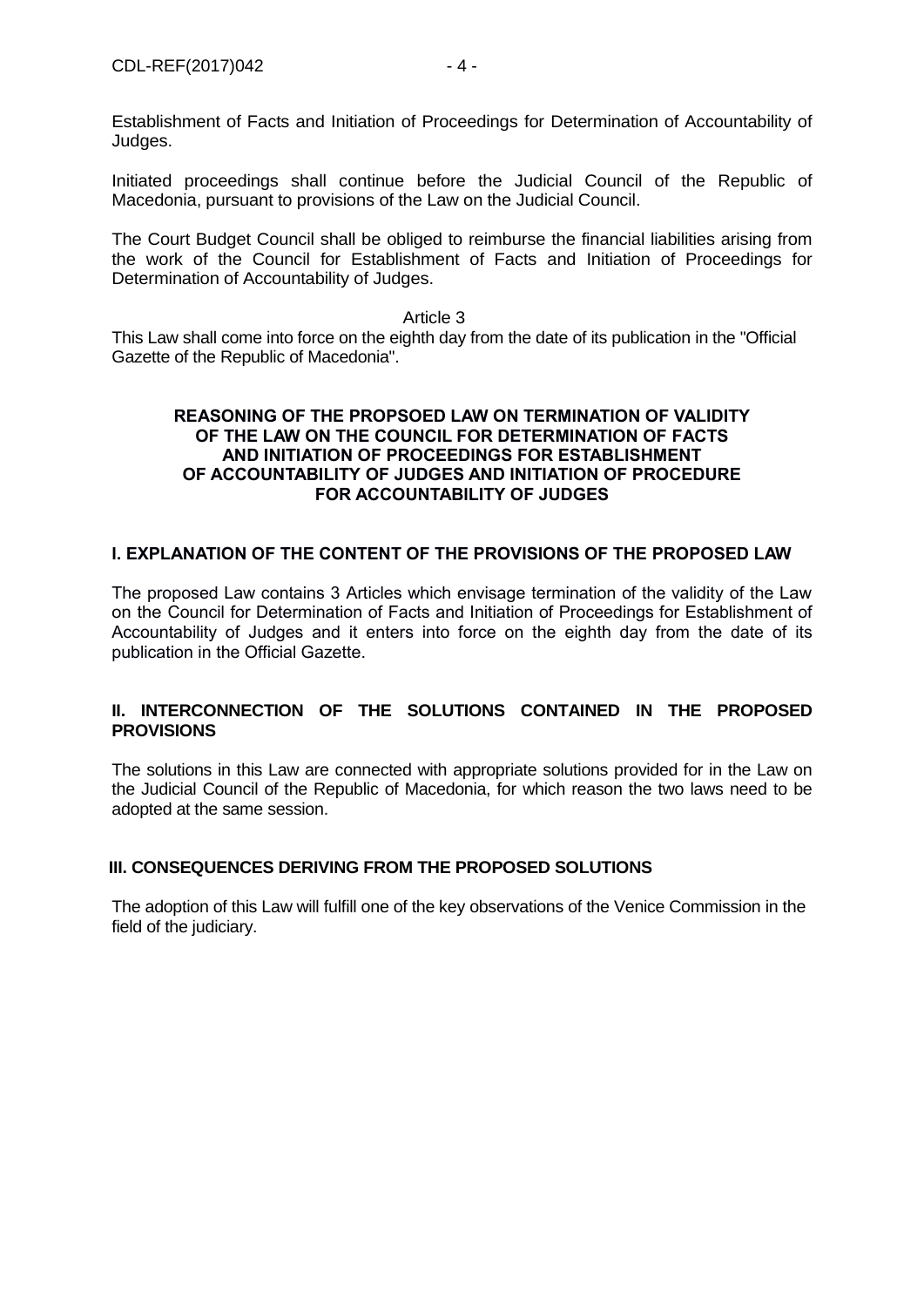#### **DRAFT LAW AMENDING THE LAW ON THE JUDICIAL COUNCIL OF THE REPUBLIC OF MACEDONIA**

16.10.2017, Skopje

#### **Introduction**

## **I. ASSESSMENT OF THE SITUATION IN THE AREA TO BE REGULATED AND REASONS FOR ADOPTION OF THE LAW**

The Law on the Judicial Council was adopted in 2006 with the aim of harmonising this matter with the constitutional amendments XXVIII and XXIX to the Constitution of the Republic of Macedonia. The system of election, dismissal and disciplinary liability of judges was among the most identified weakness of the judicial system noted in the Strategy for Reform of the Judicial System that the Government adopted in November 2004. To this end, special attention in the Reform was paid to the reinforcement of the independence of the judiciary, *inter alia*, by redefining the system of election and dismissal as well as redefining the position, composition and powers of the body that will make the election and dismissal. In order to provide conditions for professional, conscientious and independent performance of the juridical functions more activities were provided in the direction of maximum removal of political influences on the process for election and dismissal of judges. In that sense, the Strategy for Reform of the Judicial System provided redefinition of the position, competence and composition of the National Judicial Council. Thereby, as particularly important was noted that the "National Judicial Council should be composed of a majority of judges, who will be elected through direct elections from all judges, and the other members of the National Judicial Council will be elected by the Assembly of the Republic of Macedonia ..."

The Law on the Judicial Council of the Republic of Macedonia was amended five times and the amendments intervened in the provisions on the conditions for members of the Council from among the judges, election of a judge in a higher court, the disciplinary procedure as to the criteria and procedure for monitoring and evaluating the work of judges.

The main intention of the Government of the Republic of Macedonia to accede to the European Union requires continuation of the reforms in the judicial field and total reform of the judiciary.

In the past decade the Judicial Council worked without any transparency, Article 33 paragraph 2 which provides in which case the public may be excluded from the work of the Council was practiced as a rule and citizens of the Republic of Macedonia *de facto* had no opportunity to follow the election and dismissal of judges. The decisions of the Council were insufficiently reasoned and the candidates for judges who were not elected at the announcement were denied the right to appeal.

In addition, in 2015 the Law on the Council for Determination of Facts and Initiation of Proceedings for Liability of Judges was adopted, which transferred some of the jurisdiction of the Judicial Council to this body, the establishment of which was criticised by the international community. Namely, the opinion of the Venice Commission states that: "The functions of the Council for Determination of Facts should be transferred to the Judicial Council, provided that the members or bodies of the Judicial Council involved in the initial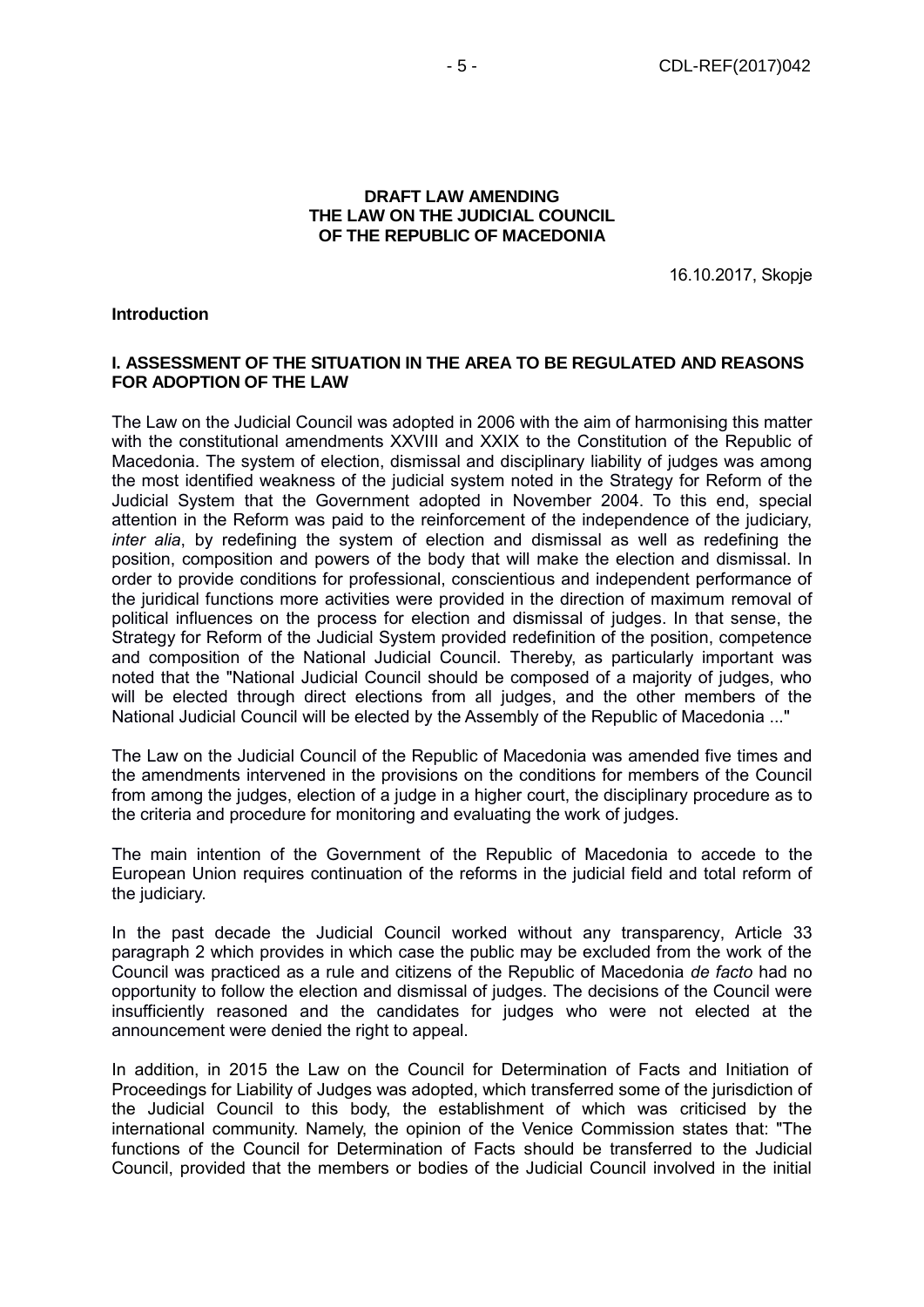phase of the disciplinary proceedings such as "prosecutors" or "investigators" do not participate in the final decision as "judges". This recommendation is implemented with the termination of the validity of the Law on the Council for Determination of Facts and Initiation of Proceedings for Liability of Judges and the transfer of the entire proceedings to the competence of the Judicial Council, with the members who initiated the proceedings and members participating in the investigation being not entitled to vote in the decision-making on disciplinary responsibility. The practice has showed that the formation of such a professional body to initiate a procedure to establish the liability of a judge did not fulfill the purpose of its establishment; on the contrary, it was established without having made a full analysis of the shortcomings in the Law on the Judicial Council which resulted in a negative report from the international institutions.

Because of the above reasons, it was deemed to be necessary to proceed to an urgent amendment of the provisions of this Law, which will provide for greater transparency in the work of the Council, simplify the disciplinary procedure for establishing the liability of a judge in accordance with international recommendations and the Programme of the Government of the Republic of Macedonia for the period 2017-2020, and restore the jurisdiction from the Council for Determination of Facts and Initiation of Proceedings for Establishment of Liability of a Judge to the Judicial Council regarding the initiation of the procedure for establishing the liability of a judge or president of a Court.

The text of the law submitted to the competent institutions for an opinion.

# **II. AIMS, PRINCIPLES AND BASIC SOLUTIONS**

The main purpose of the Law is to increase transparency in the work of the Council and to simplify the disciplinary procedure for establishing disciplinary liability of judges and in accordance with international recommendations and the Programme of the Government of the Republic of Macedonia for the period 2017-2020, and also to comply with the Proposed Law on Termination of the Council for Determination of Facts and Initiation of Proceedings for Liability of Judges.

The Law proposed to be adopted is based on the following principles:

- $\triangleright$  Legality
- $\triangleright$  Expertise and professionalism<br> $\triangleright$  Respect for the standards of m
- Respect for the standards of morals and ethics
- $\triangleright$  Responsibility
- $\triangleright$  Transparency

## **III. ASSESSMENT OF THE FINANCIAL IMPACT FROM THE PROPOSED LAW ON THE BUDGET AND OTHER PUBLIC ASSETS**

The adoption of the Law has no fiscal implications on the Budget of the Republic of Macedonia.

## **IV. ESTIMATION OF THE FINANCIAL MEANS NEEDED TO IMPLEMENT THE LAW, THE MANNER OF PROVIDING THEM, DATA ON WHETHER THE IMPLEMENTATION OF THE LAW WILL IMPOSE FINANCIAL OBLIGATIONS FOR CERTAIN ENTITIES**

The Law will not cause financial obligations for other entities.

V. SUMMARY PROCEEDINGS FOR ADOPTION OF THE LAW

Given that it is not a large and complex law, pursuant to Rule 170 of the Rules of the Assembly of the Republic of Macedonia, it is proposed that this Law be adopted in a summary proceedings.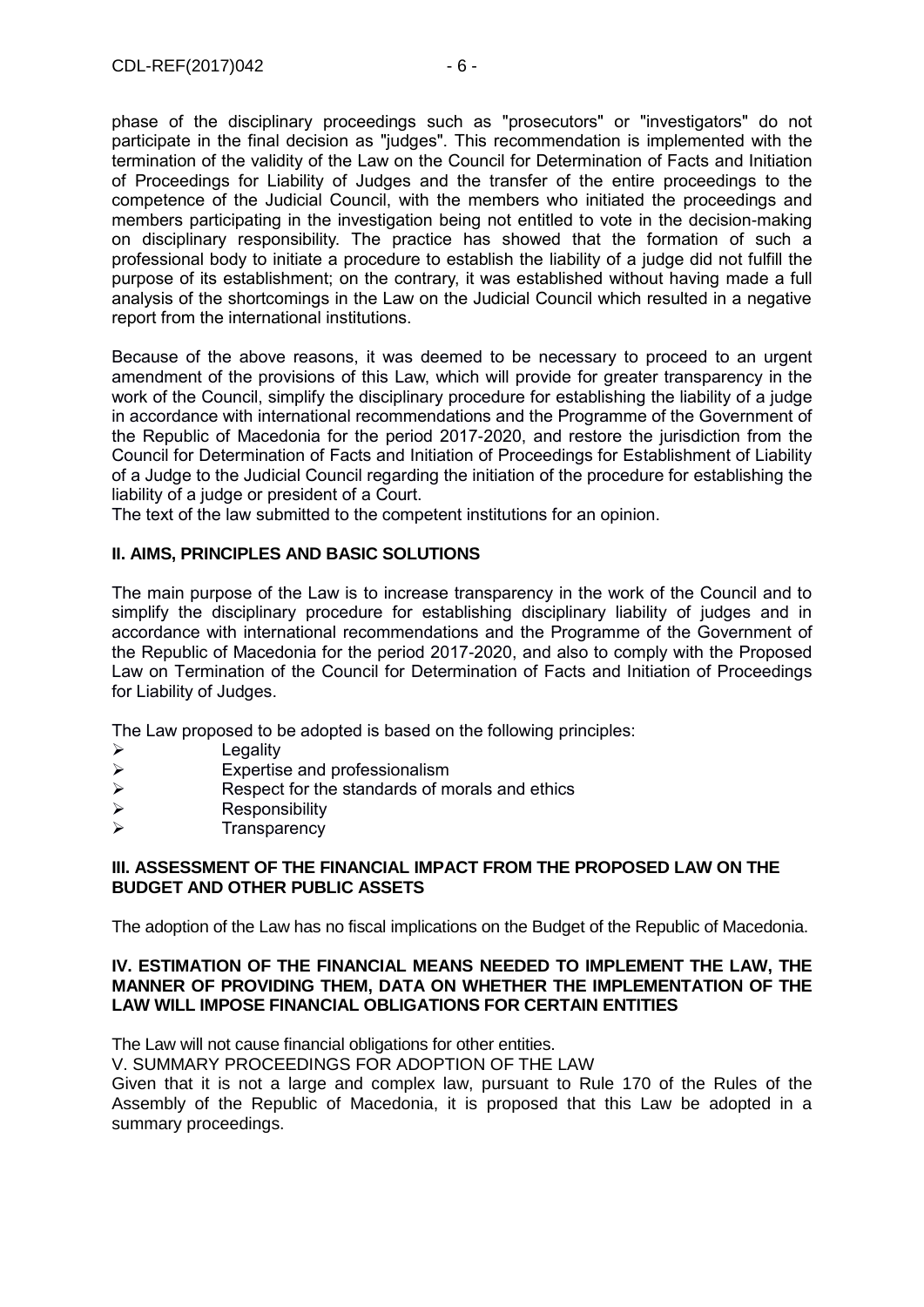## **DRAFT LAW AMENDING THE LAW ON THE JUDICIAL COUNCIL OF THE REPUBLIC OF MACEDONIA**

## Article 1

The following words shall be added after the comma in Article 31 paragraph 1 line 15 of the Law on the Judicial Council of the Republic of Macedonia ("Official Gazette of the Republic of Macedonia" nos.60/2006, 69/2006, 150/2010, 100/2011, 20/2015 and 61/2015): " and shall publicly announce them,"

A new line 16 shall be added which reads:

*"- to act upon petitions and complaints of citizens and legal entities on the work of judges and courts;*

*The current line 16 shall become line 17.*

*In line 17, which becomes line 18 of the same article after the word "submit" the word "annual" shall be added.*

*Lines 18, 19 and 20 shall become lines 19, 20 and 21.*

*Two new paragraphs 2 and 3 shall be added in the same Article which read as follows:*

*"The Council must at least once a month hold a session to discuss individually on all petitions and complaints filed by citizens and legal entities on the work of judges and courts, as well as on the delay of court procedure and shall make a decision on each petition and complaint, within 60 days at the latest.*

*The session of the Council referred to in paragraph 2 "of this Article shall be public."*

## Article 2

In Article 33 after paragraph 2, three new paragraphs 3, 4 and 5 shall be added which read as follows:

*"Where the Council has decided to exclude the public from the session, the President of the Council is obliged to inform the public about the reasons for excluding the public, and if at the same session a decision is made by voting, the voting on the decision shall be public. When the Council decides on the election of the President of a Court or election of a judge the public may not be excluded in any case.*

*The minutes of the voting must be posted on the website of the Council.*

*The existing paragraph 3, which becomes paragraph 6, shall be amended as follows:*

*"The Council shall take minutes for the work at the session. The adopted minutes shall be posted on the website of the Council, except for the minutes of the session for which a decision was made to exclude the public and is acted in accordance with paragraph 3 of this Article."*

## Article 3

In Article 36 paragraph 2 a new sentence shall be added after the full stop at the end of the paragraph which reads:

*"The Minister of Justice shall, when needed, inform the Judicial Council on the strategic plans of the Government of the Republic of Macedonia in relation to adopted measures and activities for reinforcement of the autonomy and independence of the judicial system."*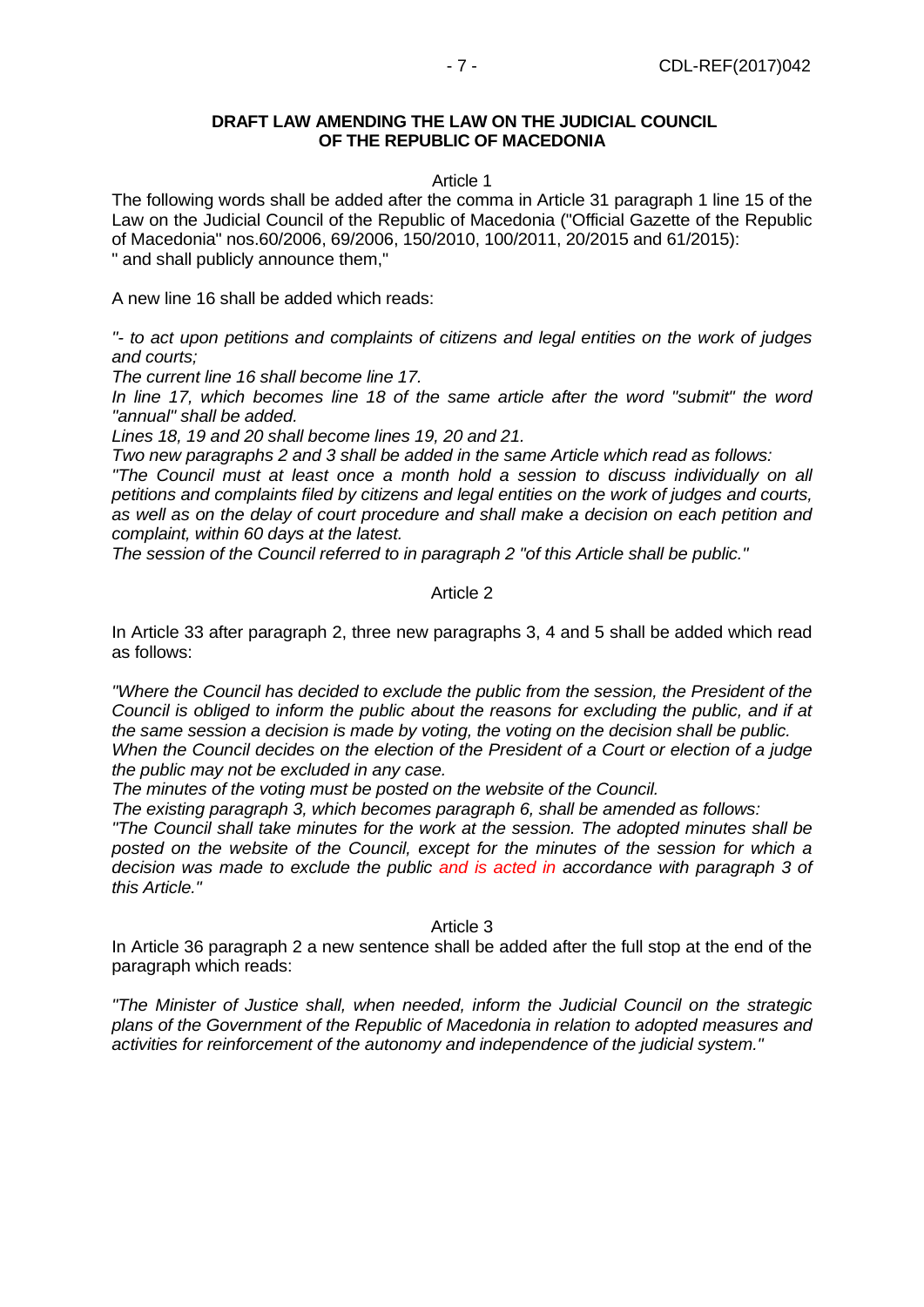## Article 4

In Article 42 after paragraph 2 two new paragraphs 3 and 4 shall be added which read as follows:

*"Each member of the Council with a voting right shall publicly at a session of the Council explain his/her decision referred to in paragraph 2 of this Article."*

*The candidate who is not elected a judge or president of a court shall have the right to an appeal to the Supreme Court of the Republic of Macedonia within eight days from the receipt of the notification."*

#### Article 5

In Article 44 after paragraph 2 a new paragraph 3 shall be added which reads as follows:

*" Each member of the Council with a voting right shall publicly at a session of the Council explain his/her decision referred to in paragraph 2 of this Article."*

## Article 6

The titles before the Articles and Articles 54, 55 and 56 shall be amended and read as follows:

*"Procedure for determination of accountability of a judge or president of a court*

## *Article 54*

*The procedure for determination of accountability of a judge or president of a court (hereinafter: procedure) shall be initiated upon a request of a member of the Council, the court president, the president of the higher court or the general session of the Supreme Court of the Republic of Macedonia within six months from the day of finding out about the violation, but no longer than three years from the date of the violation.*

*The procedure shall be urgent and confidential, shall be conducted without the presence of the public and with respect for the reputation and dignity of the judge or court president taking into account the protection of personal data of the judge or court president in accordance with the regulations on personal data protection.*

*At the request of the judge or court president, the session may also be attended by a representative from the Association of Judges.*

*At the request of the judge or court president the Council shall decide that the procedure be public."*

> *Application for initiation of procedure for determination of accountability of a judge or president of a court*

## *Article 55*

*The application for initiating procedure for determination of accountability of a judge or president of a court (hereinafter: application) shall be filed to the Council and shall contain the*  full name of the judge or president of the court, address and place of residence, personal *identification number, the court in which he/she performs the office, description of the violation, the legal title of the violation by citing provisions of the Law on the Courts and the proposed evidence to be examined at the hearing.*

*The evidence on which the application is based shall be enclosed with the application.*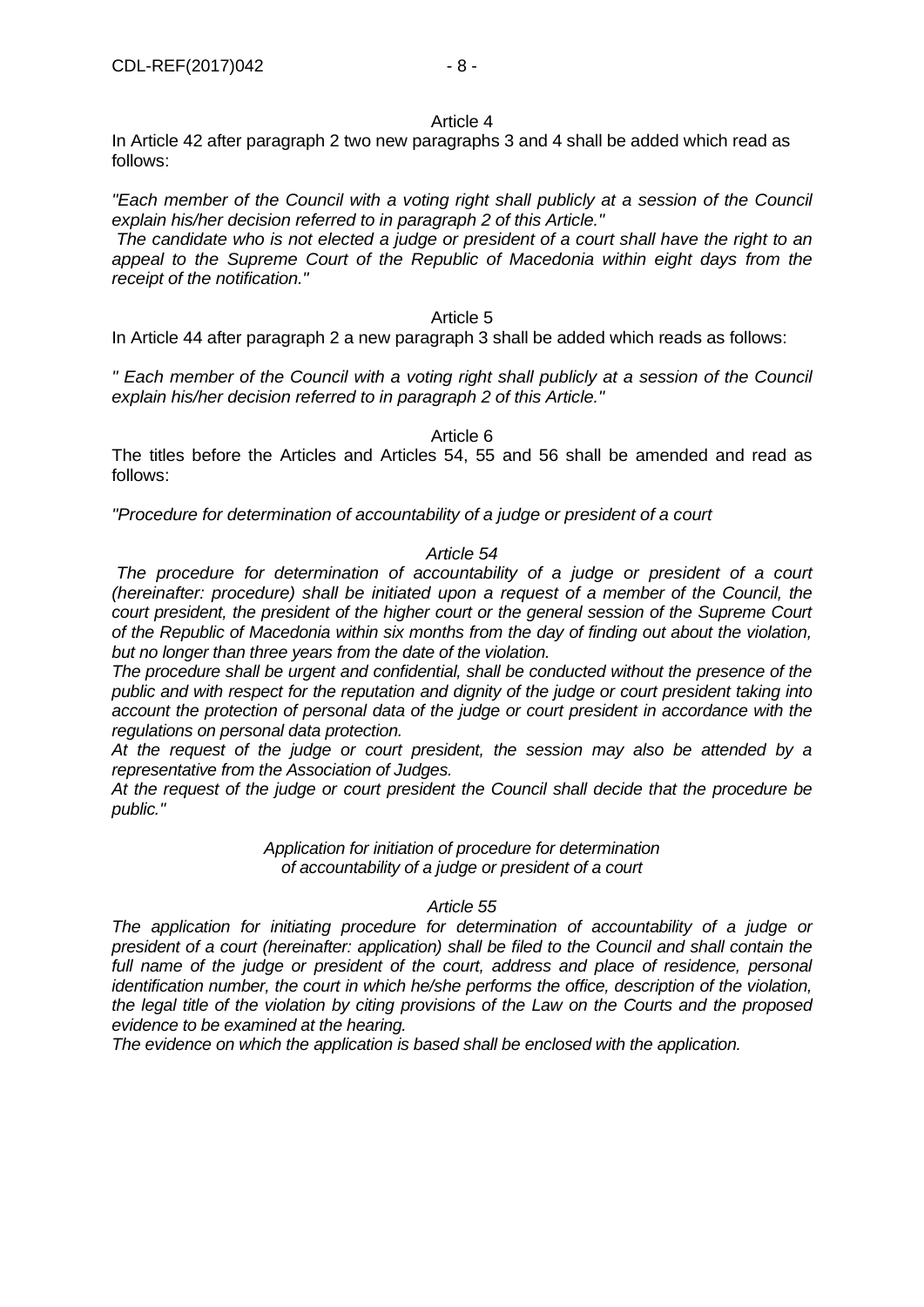*Commission for determination of accountability of a judge or president of a court*

#### *Article 56*

*The Council shall debate on the application for determination of accountability of a judge or president of a court if the application is timely, admissible and complete.* 

*If the Council finds that the application is untimely, incomplete or inadmissible it shall reject the application with a decision.*

*If the Council accepts the application it shall, from its ranks based on the system of drawing lots, set up a Commission for determination of accountability of a judge or president of a court composed of a chairperson and two members (hereinafter: Commission).* 

*If the Council sets up a Commission for determination of accountability of a judge or president of a court who belongs to the communities that are not majority in the Republic of Macedonia, the Commission shall be set up under paragraph 3 of this Article and it must include one member of the communities that are not majority in the Republic of Macedonia.* 

#### Article 7

After Article 56 eight new Articles 56-a, 56-b, 56-c, 56-d, 56-e, 56-f, 56-g and 56-h shall be added which read as follows:

#### *Service*

#### *"Article 56-a*

*The Commission shall serve the application and evidence in person to the judge or president of a court against whom it has been filed.* 

*The judge or president of a court may give written answers to the allegations in the application or give an oral statement in the minutes within eight days from the date of receipt of the application.* 

*The judge or president of a court against whom the application has been filed shall have the right to a counsel who he/she himself informs and provides for the hearing.* 

*The judge or president of a court shall, along with the answer to the application, submit all the evidence on which he/she bases his/her reply to the application or with which he/she refutes the allegations and evidence in the application.* 

*The judge or president of a court in the reply to the application shall state the address at which the writs will be served to him/her during the procedure in writing, as well as the electronic address to which the writs will be served electronically.*

*During the procedure the writs shall be served by registered mail personally to the judge or president of a court and electronically to the address stated in the reply to the application referred to in paragraph 4 of this Article.*

*If the judge or president of a court is not found at the address stated in the reply to the application where the service of the writ is to be made, the bailiff shall leave a notification for receipt of the writ by which he/she is notified to come on a certain day and at certain time in a certain room of the Council to receive the notification. If the judge or president of a court fails to comply with the notification the service shall be considered to have been made on the date and at the time specified in the notification.* 

*The electronic service shall be made under the provisions of the Civil Procedure Act.*

#### *Gathering data and evidence*

#### *Article 56-b*

*The Commission shall, with a request, collect data and evidence that are of interest to determine the situation relating to the determination of accountability of a judge or president of a court.* 

*If the data and evidence referred to in paragraph 1 of this Article are kept in a state body, a body of the local self-government unit or by a natural or legal person who has been entrusted with public mandates, they shall be obliged without charge to submit them to the Council within*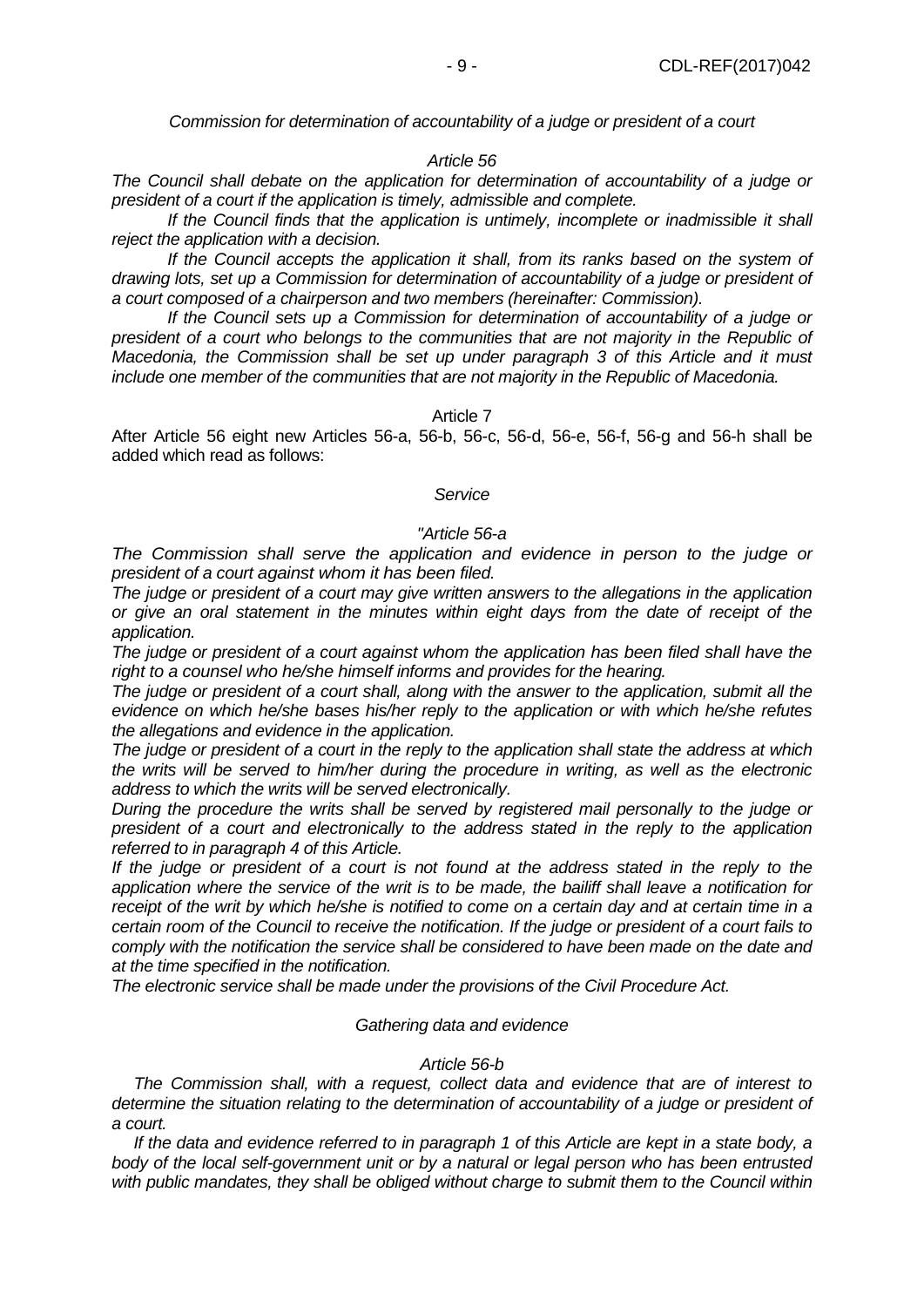*the deadline specified in the request referred to in paragraph 1 of this Article.*

#### *Hearing upon the application*

#### *Article 56-c*

*The Commission shall schedule a hearing within seven days from the date of receiving the reply to the application by the judge or president of the court.*

*The Commission shall work with all the members and shall be chaired by the Chairperson.*

#### *"Summons for a hearing*

## *Article 56-d*

*The judge or the president of a court and their counsel to whom the evidence is served shall be summoned for the hearing.*

*If the judge or president of a court is properly summoned and fails to come for the hearing, and does not justify his/her absence, the hearing shall take place."*

#### *"Hearing*

#### *Article 56-e*

*The evidence proposed by the applicant, the judge or the president of a court and the evidence obtained by the Commission shall be examined at the hearing.*

*The judge or president of a court shall be entitled to state his/her view on all the evidence examined at the hearing orally in the minutes or in writing, within three days.*

#### *"Minutes*

## *Article 56-f*

*Minutes shall be made for the actions taken at the hearing.*

*Minutes are taken by a person assigned by the Council, from the ranks of the Administrative Office of the Council.*

*The minutes shall contain in particular the following data: date, time and place of the hearing, the Chairman and members of the Commission and the person who takes the minutes, the names of the persons present, the statement of the judge or president of a court, that is, his/her counsel and evidence examined.*

*The minutes shall be signed by the applicant, the judge, or the president of the court, that is, their counsel, the Commission and the person taking the minutes.*

*If any of the persons mentioned in paragraph 4 of this Article does not sign the minutes, it shall be recorded therein.*

*Audio recording shall be made for the course of the hearing in addition o the minutes.*

*The minutes, that is, audio recording shall be reviewed within 48 hours and included in the minutes, along with the transcript of the audio recording."*

#### *"Commission's report*

#### *Article 56-g*

*The Commission shall, within 15 days after the conclusion of the hearing, submit a Report on the situation established upon the application with a proposed decision to the Council to decide on:*

*- suspending the procedure,*

*- imposing a disciplinary measure, or* 

*- dismissing the judge or president of the court for committing more serious disciplinary violation defined by law, which makes him/her unsuitable to perform the juridical office or unprofessional and unconscientious performance of the juridical office defined by law.*

*The Report should contain all the writs and acts that the Commission had at its disposal*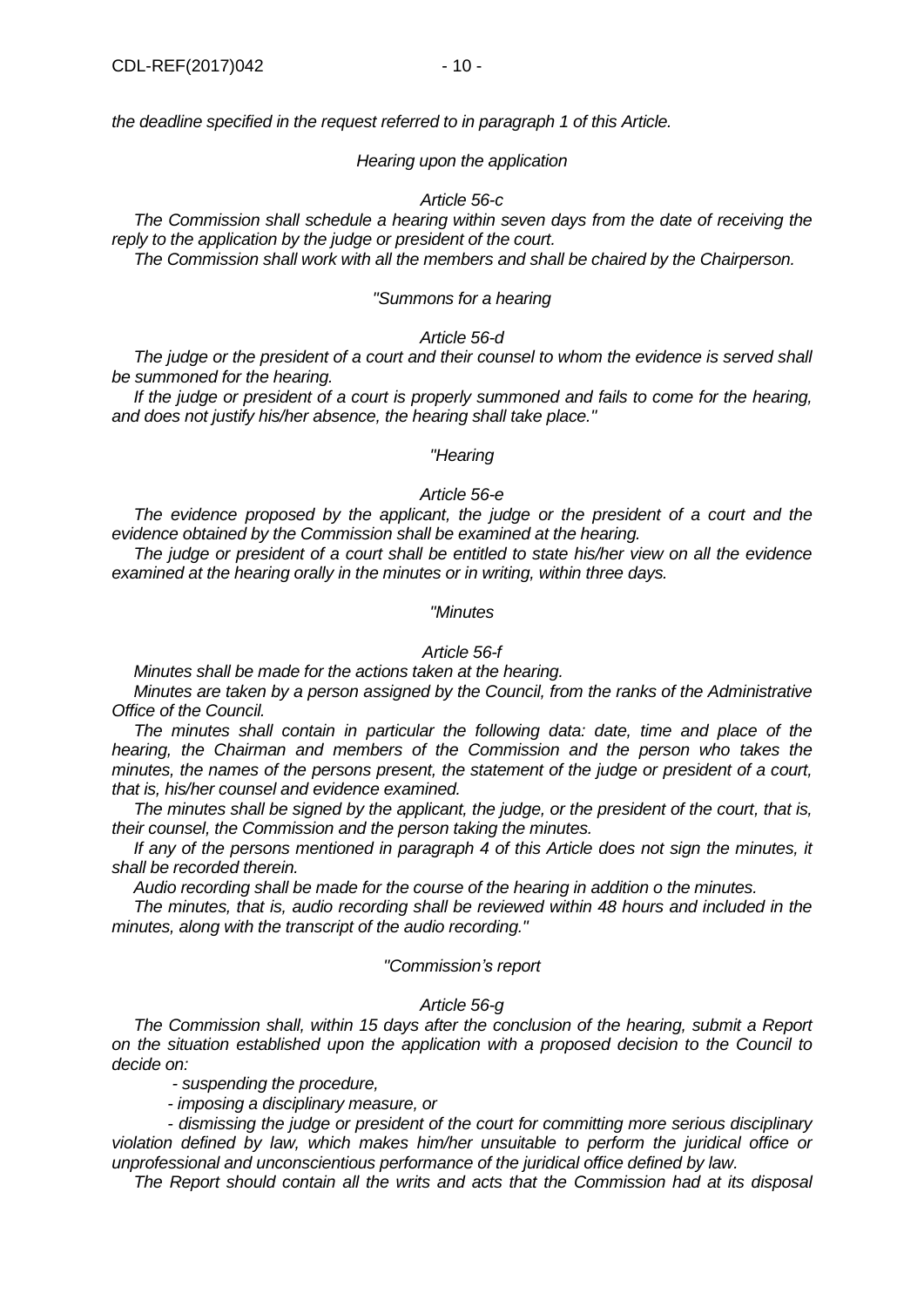*during the procedure, the plead of the judge or president of the court, the description of the actions taken, and elaborated proposal for adjudication of the Council.*

 *All writs on the case must be available to the members of the Council."*

## *"Temporary removal*

#### *Article 56-h*

*The Commission may, with the Report and the proposed decision on the merits of the application, submit a proposed decision to the Council to temporarily remove the judge or president of the court from exercising the juridical office, in accordance with the Law on Courts.*

#### Article 8

Article 60 shall be amended and read as follows:

*"At the hearing before the Council the Chairman of the Commission shall elaborate the case and proposed decision.*

*At its session the Council shall debate on the Report of the Commission and decide on the proposed decision.*

*The Chairman and members of the Commission shall participate in the hearing before the Council but shall be excluded from the voting for the final decision.*

*The decision referred to in paragraph 2 of this Article shall be adopted by the Council by a majority vote of the total number of members of the Council with a voting right, except the members of the Commission referred to in paragraph 3 of this Article, at the same session in which the report referred to in paragraph 2 of this Article is considered.*

*When the Council decides on a proposed decision for a judge or president of a court who belongs to the communities that are not a majority in the Republic of Macedonia, it shall decide under Article 43 of the Law, in conjunction with paragraph 3 of this Article.*

*The judge or president of a court against whom a procedure for determining accountability is initiated may, during the procedure, apply for termination of his/her juridical office. In such case the Council shall suspend the procedure with a decision and shall conclude termination of the juridical office, at his/her request."*

#### Article 9

After Article 60 five new Articles 60-a, 60-b, 60-c, 60-d and 60-e shall be added and read as follows:

#### *"Council decisions*

#### *Article 60-a*

*After the conclusion of the hearing the Council may decide:*

 *-to suspend the procedure:*

 *- to impose a disciplinary measure, or* 

 *- to dismiss the judge or president of a court due to committed more serious disciplinary violation defined by law, which makes him/her unsuitable to carry out the juridical office or unprofessional and unconscientious performance of the juridical office defined by law."*

## *"Suspension of procedure*

#### *Article 60-b*

*When the Council finds that there are no grounds for accountability of the judge or president of a court, that is, that there was no violation committed defined by the Law on the Courts it shall decide to suspend the procedure.*

*When a decision is taken to suspend the procedure if a decision for temporary removal from*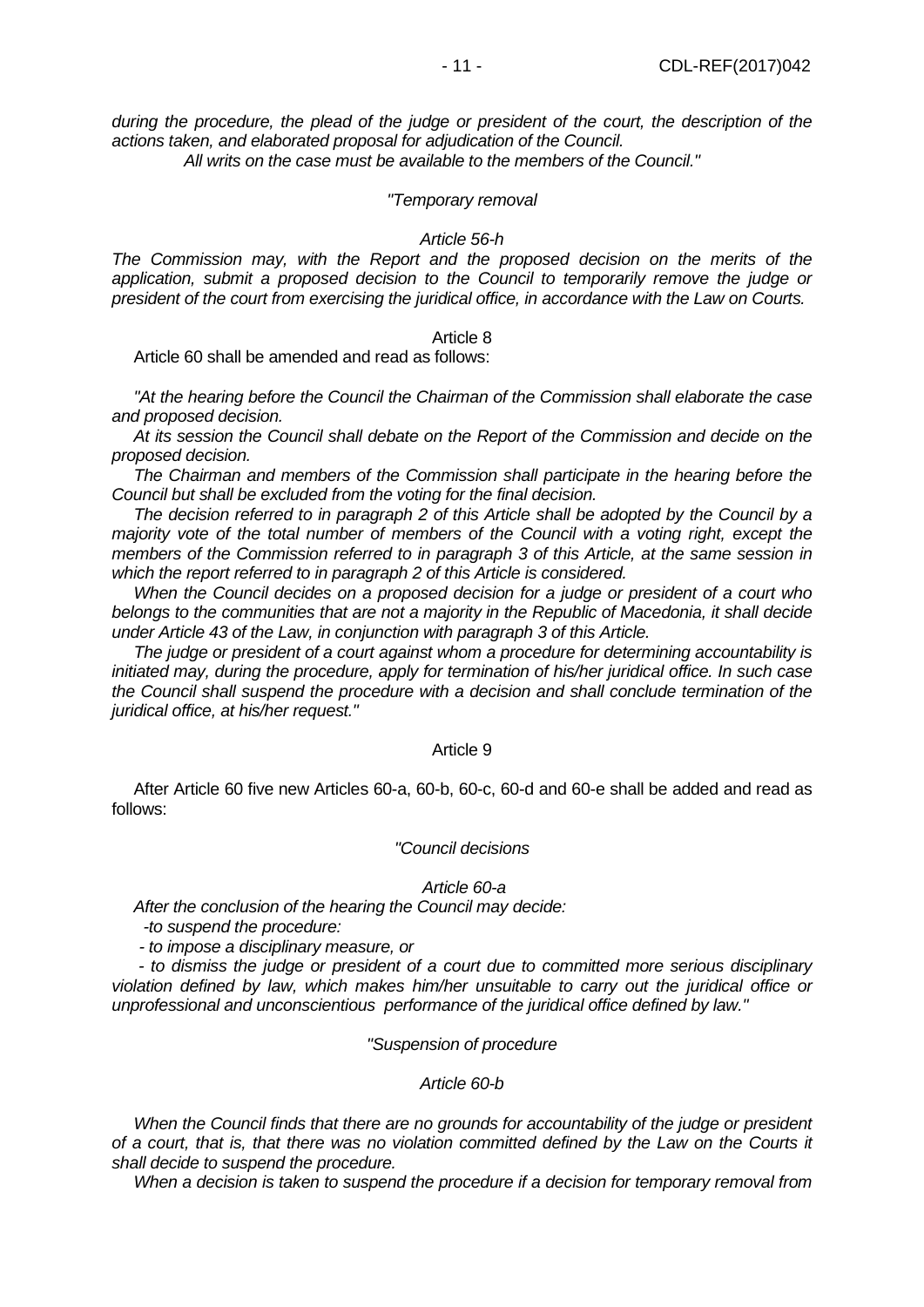*the performance of the juridical office is taken, that decision shall be put out of effect."*

#### *"Imposition of a disciplinary measure*

#### *Article 60-c*

*When the Council finds that the judge or president of a court committed a disciplinary violation defined by the Law on the Courts, it shall, with a decision, impose a disciplinary measure prescribed by law."*

#### *"Decision on dismissal*

#### *Article 60-d*

 *When the Council finds that the judge or president of a court committed a more serious disciplinary violation defined in the Law on the Courts which makes him/her unsuitable to perform the juridical office or unprofessional and unconscientious performance of the juridical office defined by law, it shall dismiss him/her with a decision.*

 *When the Council decides on the dismissal of the judge or president of a court, the Council may, by decision, temporarily remove the judge, that is, president of a court from exercising the juridical office, that is, the office of president of a court until the procedure has been concluded with a final decision.*

## *Article 60-e*

*"If the Council during the debate on the proposed decision finds that it is required to further work on the case, it may remit the writs in the case to the Commission for further work, with*  instructions and quidelines which shall be obliged to submit the report on the case with all *further implemented actions to the Council within 15 days."*

## Article 10

Article 61 shall be amended and read as follows:

*"The decision referred to in Article 60 of this Law shall be prepared within 15 days from the date of its adoption and shall contain an introduction, enactment, reasoning and legal instruction.*

*A copy of the decision shall be served to the judge, that is, president of a court, his/her counsel, the applicant and the president of the court in which the judge carries out his/her office that is the president of the immediately higher court.*

*The service shall be made in accordance with Article 56-a of the Law."*

## Article 11

Articles 62, 63, 64, 65, 66, 67, 68, 69, 70, 71, 72, 73, 74, 75, 76, 77, 78, 79, 80, 84, 85, 86, 87, 88, 89, 90, 91, 92, 93, 94 and 95 shall be deleted.

#### Article 12

Article 96 shall be amended and read as follows:

 *"The judge or president of a court shall have a right to an appeal against the Council's decision to the Supreme Court of the Republic of Macedonia, within eight days from the date the decision was received.*

 *The Supreme Court of the Republic of Macedonia shall, at a general session within 30 days at the latest, decide on the appeal, in the way that it may uphold or modify the Council's decision.* 

 *The President of the Supreme Court may participate in the discussion without the right*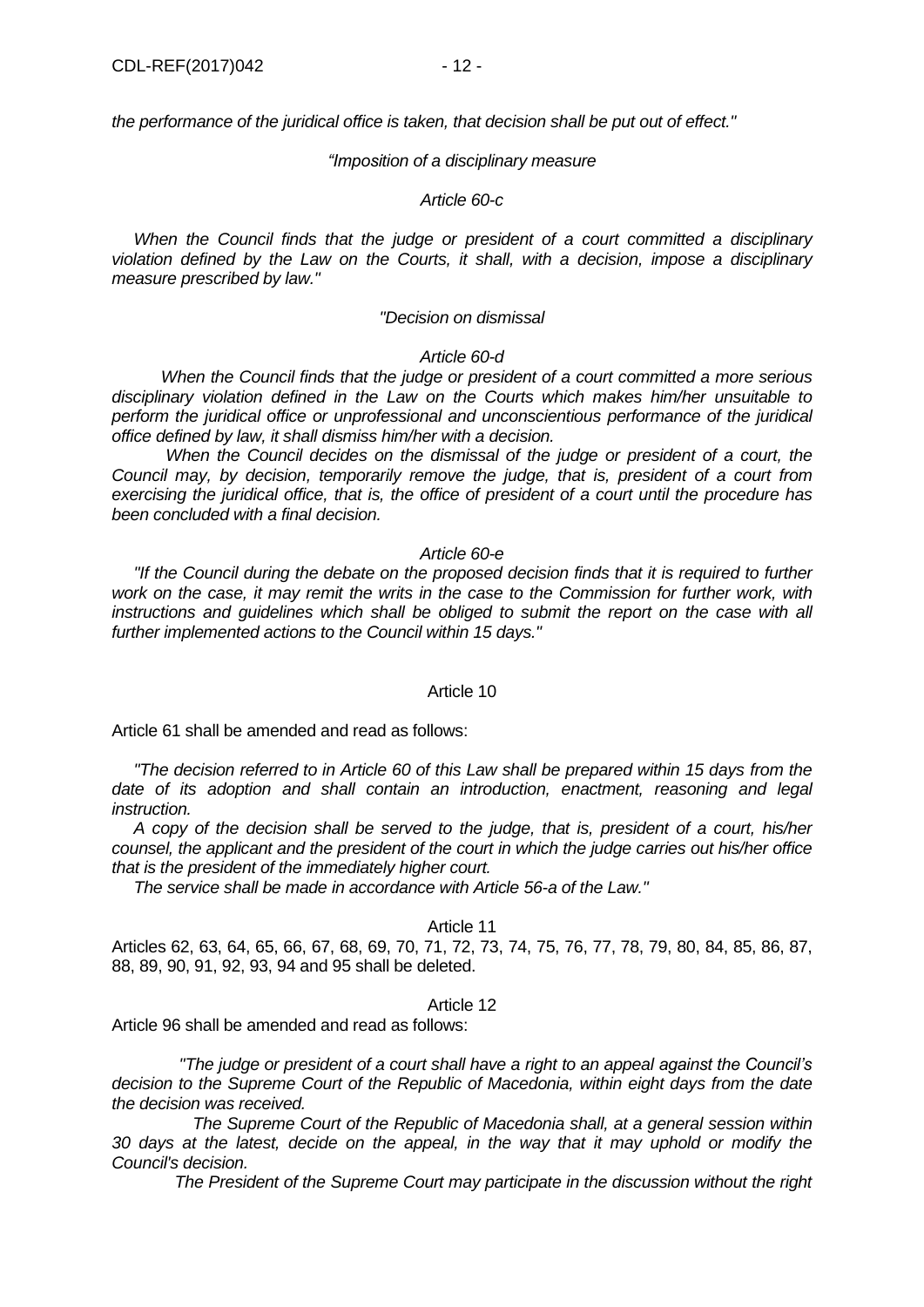*to adjudication.*

 *If the applicant for establishment of accountability of a judge or president of a court is a judge of the Supreme Court of the Republic of Macedonia he/she shall be exempted from the decision-making.*

# Article 13

Article 97 shall be amended and read as follows:

## *"Re-opening of the procedure based on a final judgment of the European Court of Human Rights in Strasbourg*

## *Article 97*

*"When the European Court of Human Rights finds a violation of a human right or fundamental freedoms foreseen in the European Convention for the Protection of Human Rights and Fundamental Freedoms and the Additional Protocols thereto, which the Republic of Macedonia has ratified, the judge or the president of a court whose rights have been violated, in the procedure in which the Judicial Council acted, may, within 30 days from the date the judgment of the European Court becomes final, apply to the Council for a retrial.*

*The Council shall submit the application to the Inter-Ministerial Commission for Implementation of the Decisions of the European Court of Human Rights, notifies it in accordance with Article 24 of the Law on the Execution of the Decisions of the European Court of Human Rights.*

*The Council is obliged in the retrial to comply with the legal positions stated in the final judgment of the European Court of Human Rights finding the violation of fundamental human rights and freedoms.*

*The Council may, in accordance with Article 25 of the Law on the Execution of the Decisions of the European Court of Human Rights, re-open the procedure to eliminate the violation and the consequences resulting from the violation.*

*The Council shall set up a Commission from its ranks composed of three members in order to act on the application for re-opening of the procedure.*

*The Commission shall assess whether the application lodged is timely, complete and admissible.*

*If it determines that it is timely, complete and admissible it shall submit a copy of the application to the applicant that initiated the procedure and he/she may give his opinion in writing within 7 days.*

*The Commission files a proposal for the merits of the application for retrial to the Council.*

*The Council at a session debated on the proposal and decides on the re-opening of the procedure in accordance with Article 60 paragraph 3 of the Law on the Judicial Council.*

*If the Council allows the re-opening of the procedure it shall repeal the decision in which the violation was found.*

*The re-opened procedure regarding the violation found shall be conducted in accordance with the provisions of the Law on the Judicial Council."*

#### Article 14

In Article 134 paragraph 4 the words "three days" shall be replaced with the words "24 hours".

#### Article 15

In Article 135 paragraph 1 the full stop at the end of the paragraph is deleted and the words "no later than 30 April in the current year" shall be added.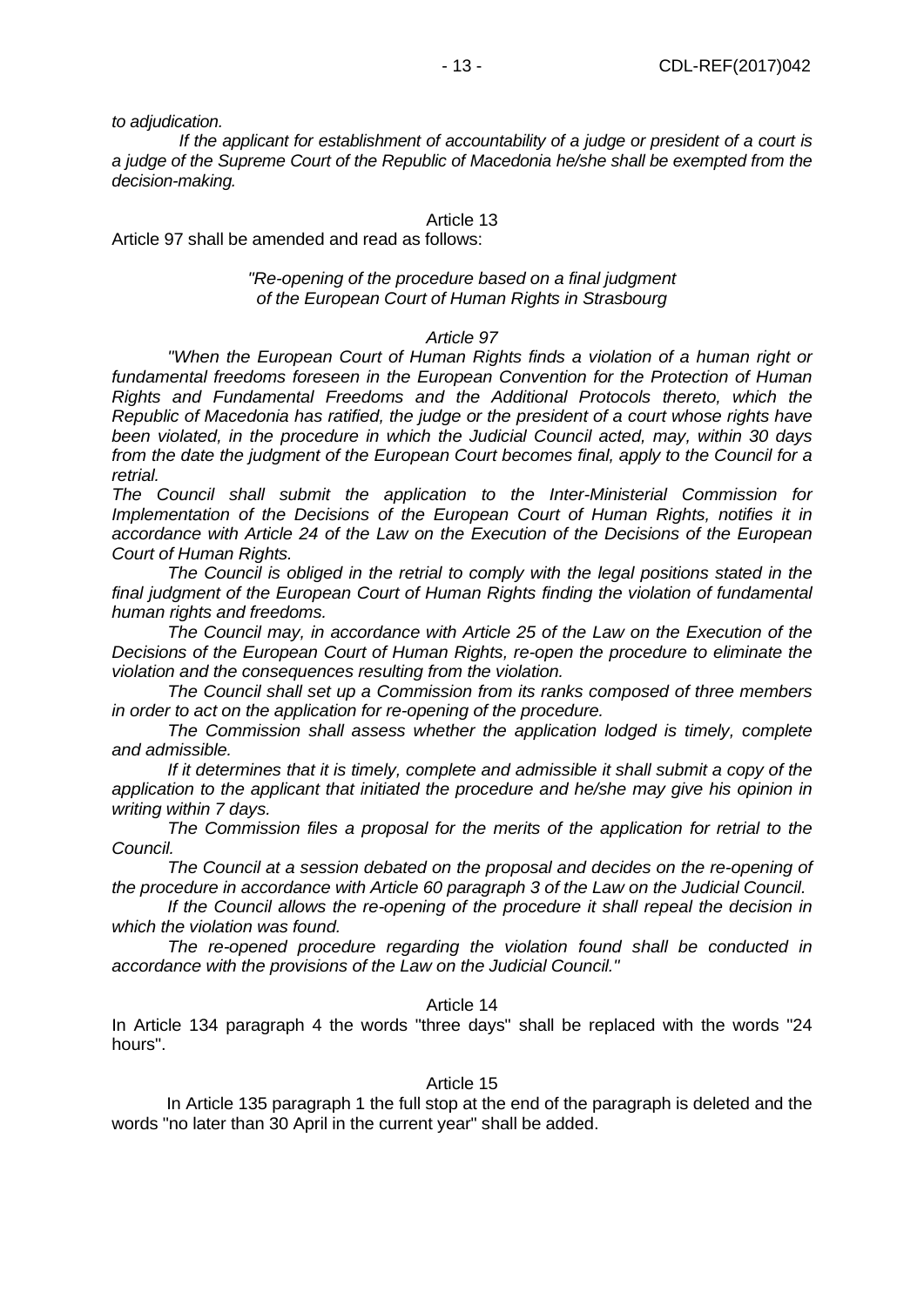## Article 16

This Law shall come into force on the eighth day from the date of its publication in the "Official Gazette of the Republic of Macedonia".

# **REASONING OF THE PROPOSED LAW AMENDING THE LAW ON THE JUDICIAL COUNCIL OF THE REPUBLIC OF MACEDONIA**

# **I. REASONING OF THE CONTENT OF THE PROVISIONS OF THE PROPOSED LAW**

Amendments proposed are aimed at increasing transparency in the work of the Council and simplifying the disciplinary procedure for establishing the liability of a judge or president of a court, and in accordance with international recommendations and the Programme of the Government of the Republic of Macedonia for the period 2017- 2020, and at the same time in order to a Law on the Termination of Validity of the Law on the Council for Determination of Facts and Initiation of Proceedings for Liability of Judges, it is necessary this competence of the Council to be transferred back to the Judicial Council of the Republic of Macedonia.

The Proposed Law contains 16 Articles.

Article 1 extends the jurisdiction of the Judicial Council in relation to the handling of petitions and complaints of citizens for the work of judges.

Article 2 reinforces transparency in the work of the Council.

Article 3 provides for a possibility for the Minister of Justice if necessary to inform the Judicial Council of the strategic plans of the Government of the Republic of Macedonia in relation to adopted measures and actions to strengthen the autonomy and independence of the judicial system.

Articles 4 and 5 are aimed at strengthening transparency in the work of the Judicial Council.

Article 6 governs the proceedings for establishing the liability of a judge or president of a court and introduces the election of the members of the commission for establishment of liability tbased on a system of drawing lots.

Article 7 adds eight new articles governing the proceedings for establishment of liability of a judge or president of a court, and that proceedings with the enactment of the Law on Termination of Validity of the Law on the Determination of Facts and Initiation of Proceedings for Establishment of Liability of a Judge is transferred back to the Judicial Council, with embedded comments in accordance with international recommendations. It further regulates the service, the collection of evidence, the debate on the application. Namely, the Commission schedules a debate within seven days from the date it received a reply to the application of the judge or president of the court. The Commission works with all members and is chaired by the President.

Article 8 provides for the exclusion of the members of the Commission from the adjudication in the Council.

Article 9 adds five new Articles concerning the decisions of the Council and also provides a possibility if the Council during the debate on the proposed decision holds that the case needs to be further worked on, it may remit the writs of the case to the Commission for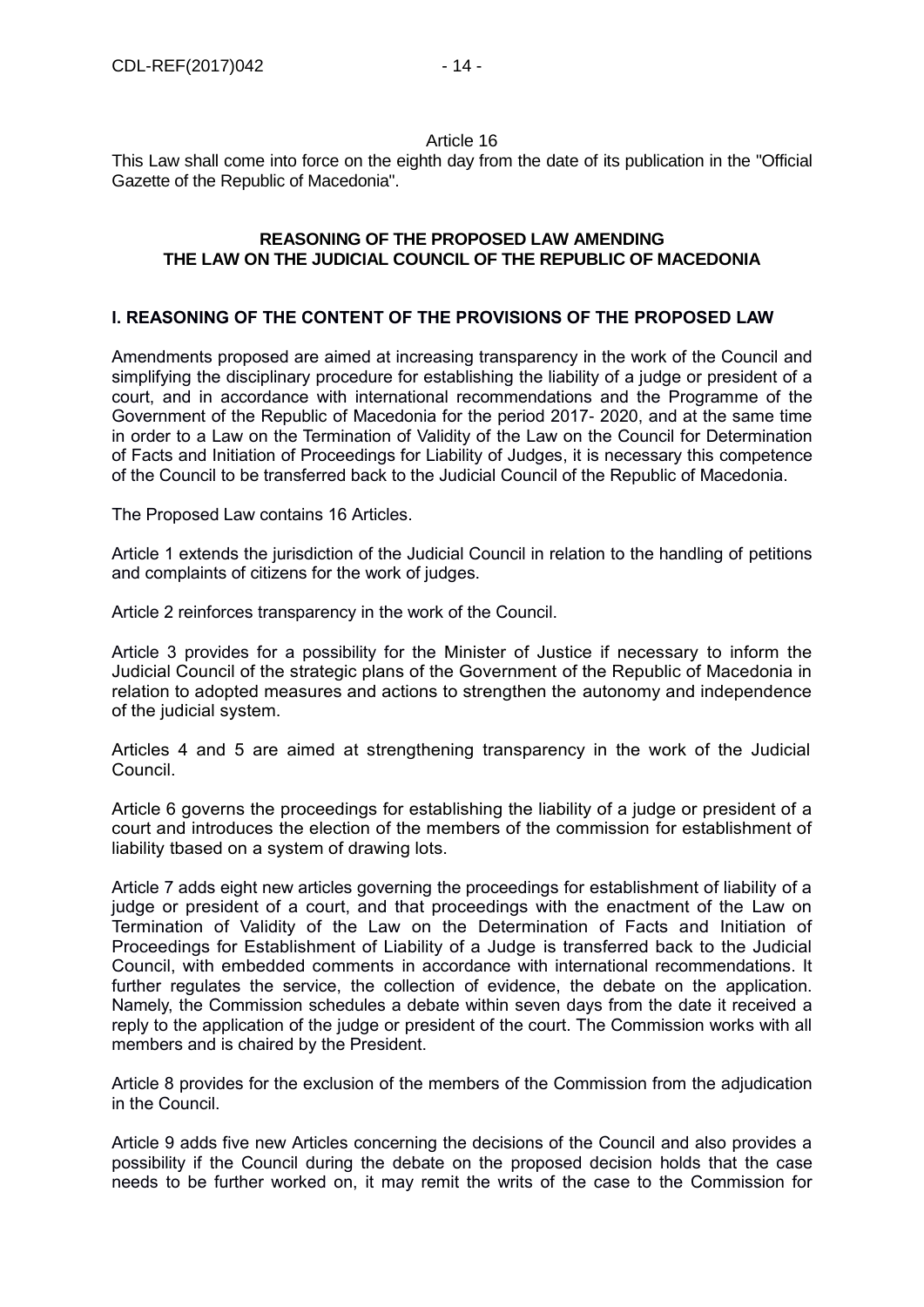further development, with instructions and guidelines, which must submit the report on the case with any further investigations undertaken to the Council within 15 days.

Article 10 specifies the deadline for making the Decision.

Article 11 deletes the articles of the Law that regulated both disciplinary proceedings for disciplinary liability and for dismissal of a judge, because of the introduction of a uniform procedure for determining the liability of a judge or president of a court.

Article 12 governs the manner of decision-making on appeals against decisions of the Council. That means the judge or the president of a court has the right to appeal against a decision of the Council, which is decided on at the general session of the Supreme Court.

Article 13 stipulates the manner of acting in the event of a final judgment adopted by the European Court of Human Rights in Strasbourg.

Article 14 shortens the deadline for deciding on detention for a judge from three days to 24 hours, because of the urgency of the proceedings.

Article 15 introduces a deadline for submitting the annual report to the Assembly of the Republic of Macedonia, that is, 30 April.

Article 16 regulates the entry into force of the Law.

## **II. INTERCONNECTIVITY OF THE SOLUTIONS CONTAINED IN THE PROPOSED PROVISIONS**

The solutions in this Law are connected with the Proposed Law on Termination of Validity of the Law on the Council Determination of Facts and Initiation of Proceedings for Establishment of Liability of a Judge, for which reason both laws need to be adopted at the same session.

# **III. CONSEQUENCES ARISING FROM THE PROPOSED SOLUTIONS**

The adoption of this Law will contribute to greater transparency in the work of the Council, simplifying the disciplinary procedure for establishment of liability of a judge or president of a court and it also means compliance with the recommendations given in international reports regarding the work of the Council, and with regard to the performance its function.

#### **PROVISIONS OF THE LAW THAT ARE AMENDED Jurisdiction Article 31**

The Council is authorised to:

- elect and dismiss judges,
- elect and dismiss presidents of courts,
- establish termination of the juridical office,
- elect and dismiss jury judges,
- monitor and evaluate the work of judges,
- decide on disciplinary accountability of judges,
- establish unprofessional and unethical performance of the juridical office,
- establish termination of the juridical office due to permanent incapacity for work as a judge,
- decide to revoke the immunity of a judge,
- decide on a request for approval of detention of a judge,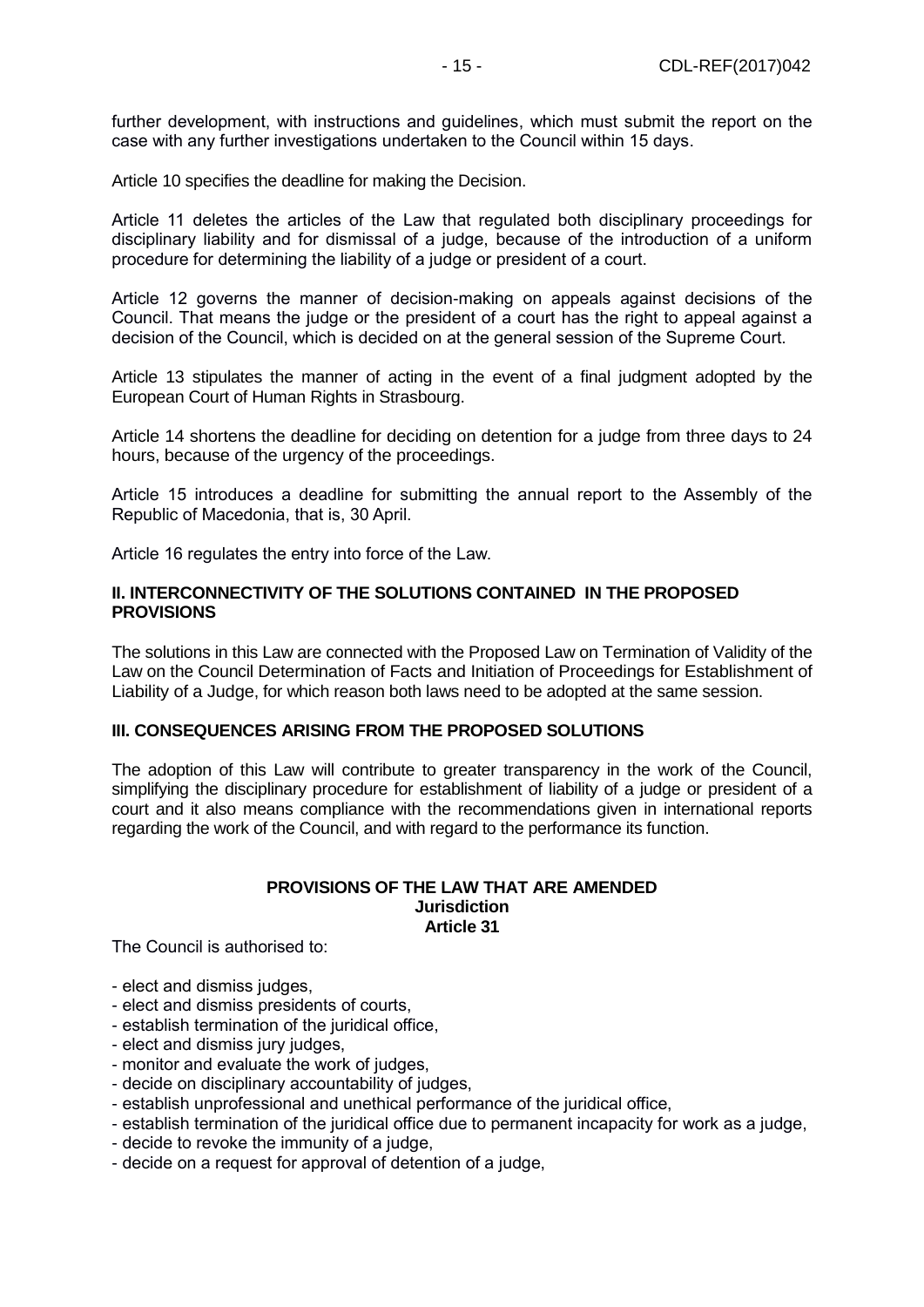- nominate two judges of the Constitutional Court of the Republic of Macedonia from the ranks of judges.

- consider the annual report of the Supreme Court of the Republic of Macedonia on established principled positions and principled legal opinions on issues of importance to securing the uniform application of laws,

- decide on the temporary removal of a judge from carrying out his/her juridical office,

- determine the number of necessary juridical positions in courts,
- review and evaluate the quarterly and annual reports for the work of the courts,
- take care of the reputation of judges and citizens' trust in the judiciary,
- report for its work,
- adopt rules and other general acts that regulate the activities within its jurisdiction,
- establish approximate number of cases that a judge should decide per month, and
- perform other duties defined by law.

#### Transparency in the work Article 33

The Council sessions shall be public.

The public may be excluded by a decision of the Council only in order to protect the reputation and integrity of the judge or candidate for judge. The Council shall decide to exclude the public from its sessions by a two-third majority vote of the total number of the members of the Council with a voting right.

Minutes and stenographic notes shall be taken for the work of the session of the Council.

Rights, obligations and responsibilities of a member of the Council

## Article 36

A Council member with a voting right shall have the following rights, obligations and responsibilities:

- to participate in the work and decisions of the Council,

- to give initiatives, proposals and opinions on matters within the competence of the Council,

- to take part in the working bodies of the Council in which he/she is elected,

- upon conclusion of the Council to examine the work of a judge and to take other actions and report to the Council thereof,

- is responsible for violation of the Constitution and the law in connection with the performance of the office in the Council, and

- perform other works defined by this Law.

The Minister of Justice as a member of the Council shall have the same rights, obligations and responsibilities as the members with a voting right referred to in paragraph 1 of this Article, except for the right of decision-making referred to in paragraph 1 line 1 and having an insight into the work of a judge upon the conclusion of the Council and taking other actions referred to in paragraph 1 line 4 of this Article.

## Decision on the election of judges

## Article 42

For appointment of judges the Council shall debate and decide at a session attended by at least two thirds of the members of the Council with a voting right.

The candidate who received two-thirds of the votes of the total number of the members of the Council with a voting right shall be elected a judge.

# Election of the President of a Court

## Article 44

The Council shall elect the president of a court from the judges candidates who applied to the call for election of president of a court by a two-third majority vote from the total number of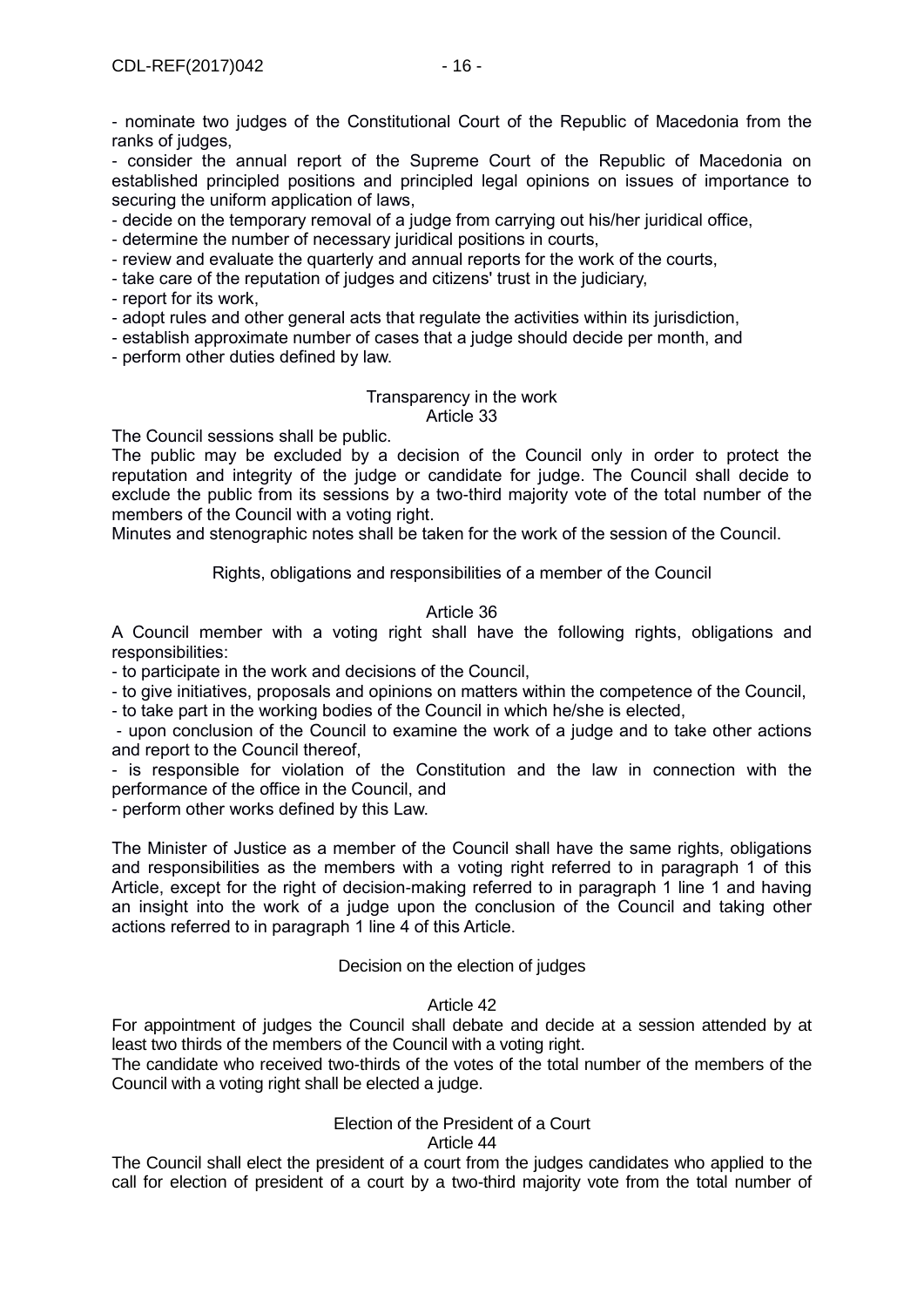members of the Council with a voting right.

The Council shall elect for president a person who meets the requirements and criteria stipulated by the Law on the Courts.

Disciplinary procedures for establishing disciplinary accountability of a judge

## Article 54

The disciplinary procedures for establishment of disciplinary accountability of a judge (hereinafter: disciplinary procedures) is initiated at the request of the Council for establishment of facts and initiation of procedure for establishment of accountability of a judge within six months from the date of learning of the violation, but no longer than three years from the date of the violation.

The disciplinary procedures shall be urgent and confidential, shall be conducted without the presence of the public and with respect for the reputation and dignity of the judge, thereby taking into account the protection of personal data of the judge in compliance with the regulations on personal data protection.

At the request of the judge the Council shall decide that procedure are conducted in the presence of the public.

## Application for initiation of disciplinary procedures

## Article 55

The application for disciplinary procedures under Article 54 paragraph 1 of this Law (hereinafter: the application) shall be submitted to the Council and contain the full name of the judge, address and place of residence, personal identification number, in which court the judge carries out his/her office, description of the disciplinary violation, the legal title of the violation by citing provisions of the Law on the Courts and the proposed evidence to be examined at the hearing.

The evidence on which the application is based shall be enclosed with the application.

# Disciplinary Commission

# Article 56

The Council based on the filed application for disciplinary procedures shall appoint a rapporteur from its ranks.

The rapporteur of paragraph 1 of this Article shall prepare a report on whether the application is timely, complete and admissible and submit it to the Council for decision-making.

If the Council finds that the application is untimely, incomplete or inadmissible it shall reject the application with a decision.

## Debate on the application

## Article 60

The Council at a session shall debate on the report of the rapporteur and decide to initiate disciplinary procedures or to suspend the disciplinary procedures.

The Council shall adopt the decision referred to in paragraph 1 of this Article by a majority vote of the total number of members of the Council with a voting right at the same session at which the report referred to in paragraph 1 of this Article is considered.

If the judge against whom the disciplinary procedures is conducted files an application for termination of the juridical office, the Council in the decision on termination of juridical office upon request shall conclude termination of the juridical office upon his/her request, in which it shall indicate that it was made while disciplinary procedures was being conducted against the judge.

In the case of paragraph 3 of this Article the disciplinary procedures shall be suspended.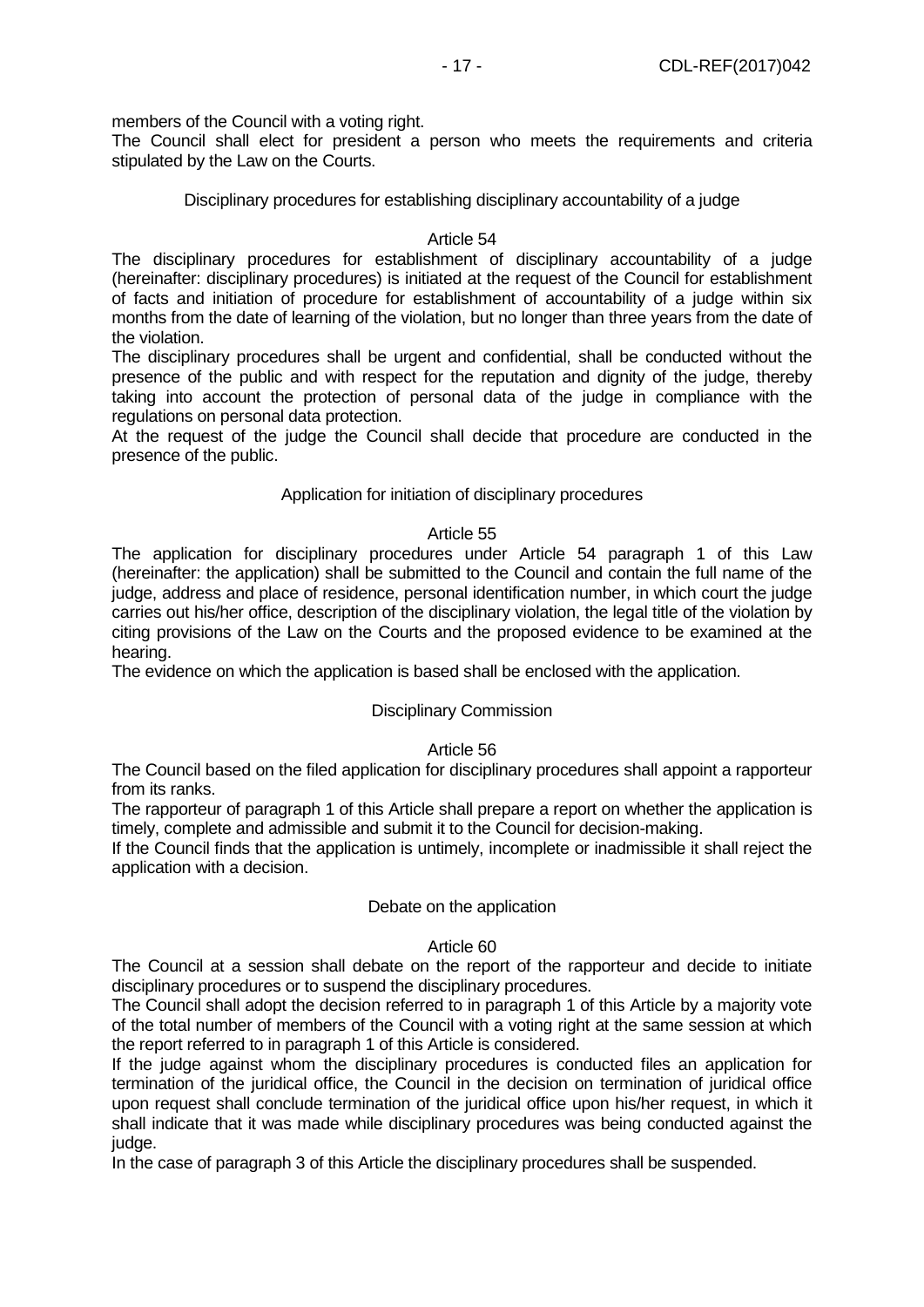## Service of decisions

## Article 61

The decision under Article 60 of this Law shall be served to the applicant, the judge and the president of the court where the judge carries out his/her office.

## Temporary removal

#### Article 62

When the Council decides on initiating disciplinary procedures, the Council may, by decision, temporarily remove the judge from exercising the juridical office, pursuant to the Law on the Courts.

## Hearing before the Council

## Article 63

The Council schedules a hearing within 15 days from the date of adoption of the decision to initiate disciplinary procedures.

The hearing shall be run by the rapporteur for the specific case.

## Summons for a hearing

## Article 64

The applicant and the judge shall be summoned to the hearing; the evidence submitted by the Council for establishment of the facts and initiation of procedure for determination of accountability of a judge shall be served to them.

If the participants referred to in paragraph 1 of this Article who are duly summoned fail to appear, and do not justify their absence, the hearing shall take place.

## Article 65

The evidence proposed by the applicant, the judge and the evidence collected during the procedure before the Council shall be examined at the hearing.

The judge shall have the right to give his/her opinion on all the evidence examined at the hearing.

## Modification of an application

## Article 66

If the examined evidence suggests committed more serious disciplinary violation under Article 76 of the Law on the Courts which was not listed in the application, the applicant may modify the application by highlighting a new one, in addition to the existing one.

The applicant may modify the application in the minutes before the Council or request the hearing be postponed because of the preparation of the new application, and the judge may immediately reply to the application or ask for postponement of the hearing for the purpose of preparing a reply to the allegations in the modified application.

In case of postponement of the hearing for the purpose of preparing a reply to the allegations in the modified application the judge is obliged to submit, within three days, a reply to the modified application.

A copy of the minutes shall be handed over to the judge.

After the given reply to the application the rapporteur shall, within eight days, submit a report with proposals on the merits of the new application to the Council which decides on the continuation of the disciplinary procedures or suspension of the disciplinary procedures on the new application.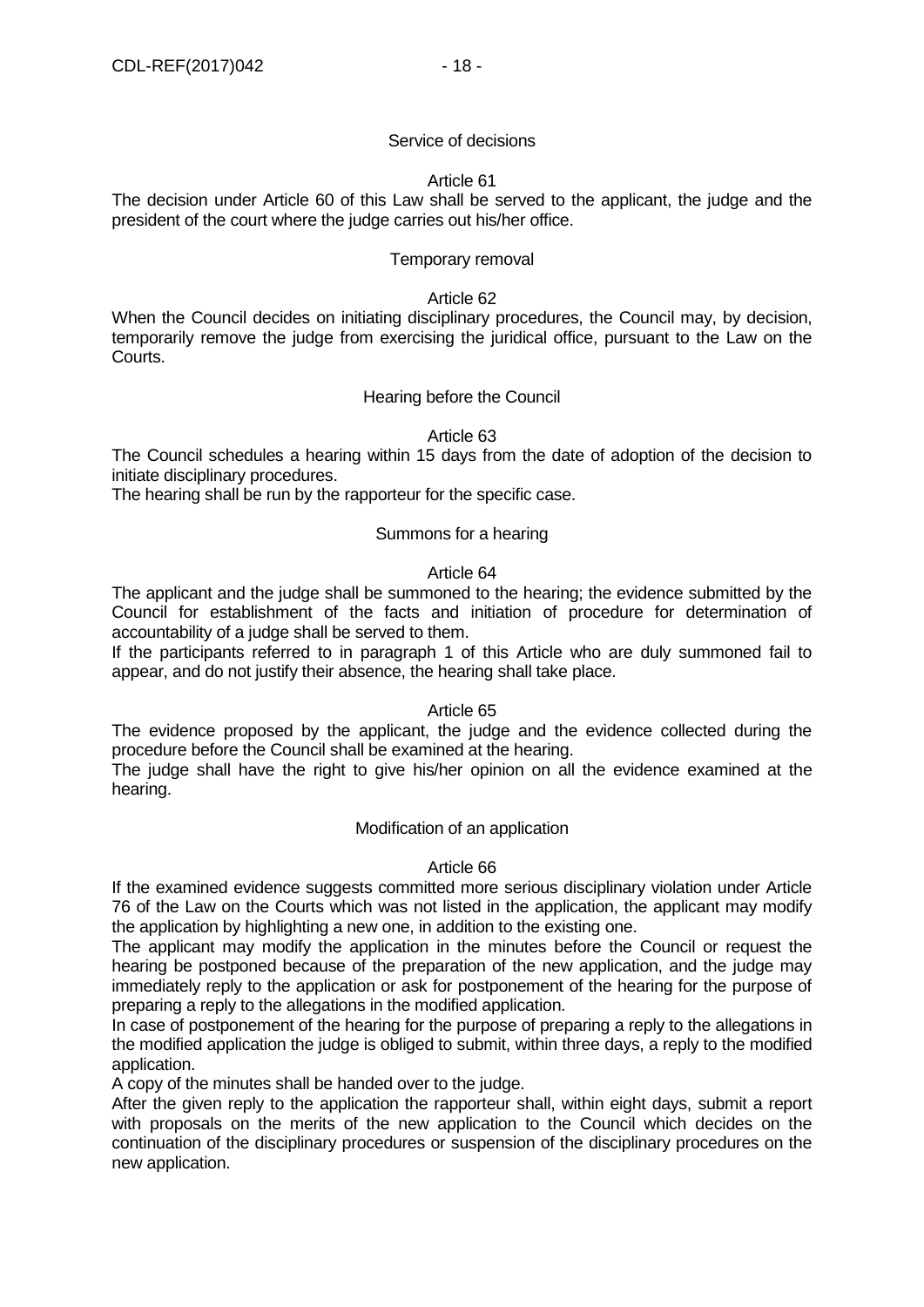## **Minutes**

# Article 67

Minutes shall be composed of the actions taken at the hearing.

Minutes shall be taken by a person that will be appointed by the Council from among state counselors.

The minutes shall contain in particular the following data: date, time and place of the hearing, the rapporterur and the person who takes the minutes, the names of the persons present, the statement of the applicant, the statement of the judge, that is, his/her counsel and the evidence derived.

The minutes shall be signed by the applicant, the judge or his/her counsel, the rapporteur and the person taking the minutes.

The entire course or part of the hearing before the Council shall be in shorthand, that is, audio recorded.

The shorthand notes, that is, audio recording shall, within 48 hours, be translated, reviewed and included in the minutes, along with the transcript of the audio recording.

## Another committed disciplinary violation

# Article 68

If the examined evidence indicates another committed more serious disciplinary violation under Article 76 or disciplinary violation of Article 77 of the Law on the Courts with actions different from the actions with which the violation was made for which the disciplinary procedures is initiated, the applicant may extend the application by including another requirement in addition to the existing one.

The applicant may extend the application in the minutes before the Council or request the hearing be postponed because of the preparation of the new application, and the judge may immediately reply to the application or ask for postponement of the hearing for the purpose of preparing a reply to the allegations in the extended application and a copy of the minutes shall be handed over to the judge.

In case of postponement of the hearing for the purposes of preparing a reply to the allegations in the extended application, the judge shall submit a reply to the extended application within eight days.

After the given reply to the application the rapporteur shall, within eight days, submit a report with proposal on the merits of the extended application to the Council which decides to continue the disciplinary procedures or to suspend the disciplinary procedures upon the extended application.

The application shall not be considered an extended application if the applicant supplements the application with other acts of commission of the violation for which the procedure were initiated.

In the case referred to in paragraph 5 of this Article the judge is allowed to make a statement of other actions as well, and if the judge asks for postponement of the hearing for the preparation of the reply the Council shall postpone the hearing and a copy of the minutes shall be handed over to the judge.

In case of postponement of the hearing referred to in paragraph 6 of this Article the judge is obliged to reply to the application within the time period specified in paragraph 3 of this Article.

## Article 69

After the conclusion of the hearing the Council shall decide to:

- suspend the disciplinary procedures,
- impose disciplinary measures, or

- dismiss the judge for committed more serious disciplinary violation.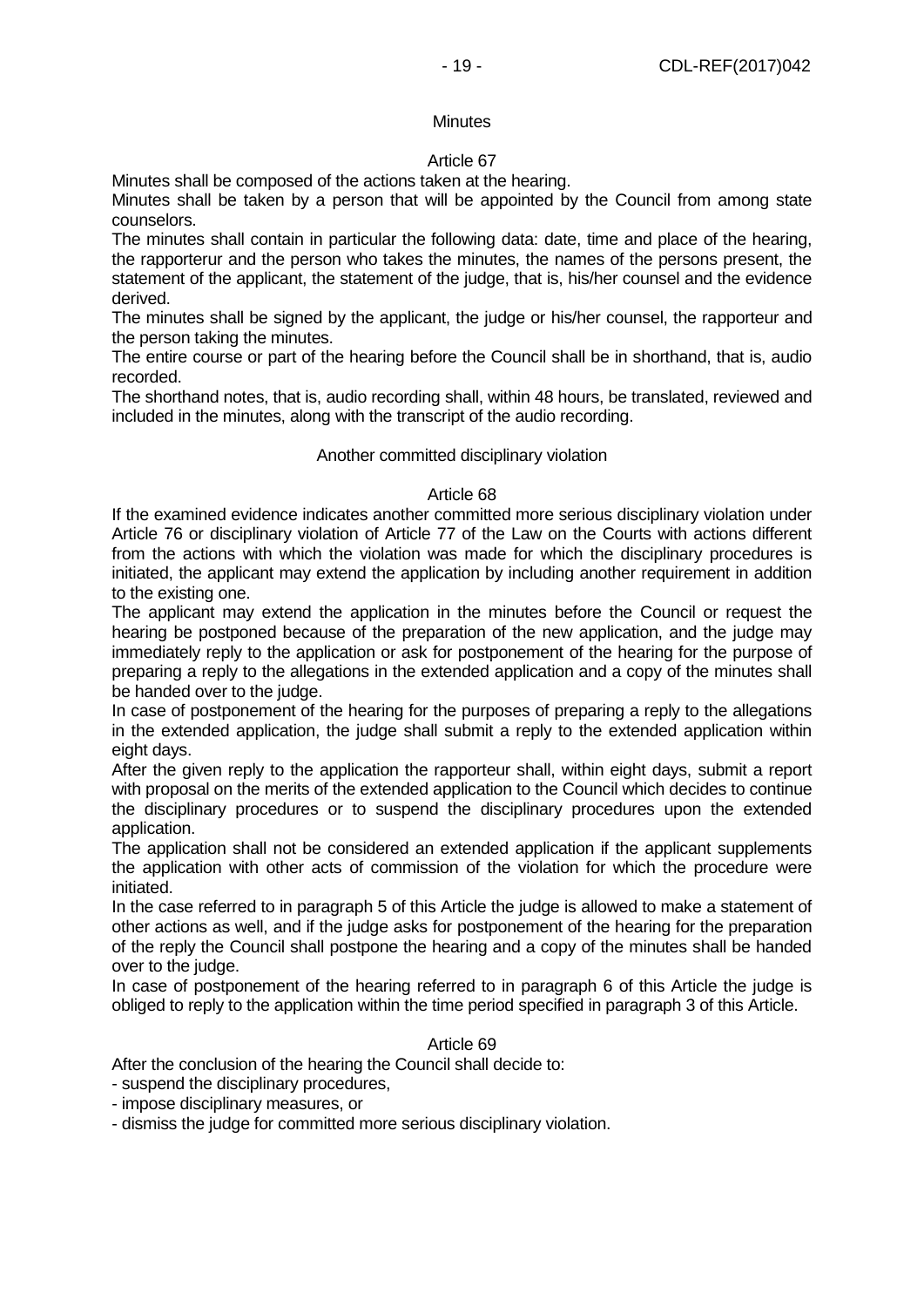## Council decisions

# Article 71

After the hearing at the session of the Council, the Council shall, no later than 15 days from the date of the holding of the hearing, may:

- suspend the disciplinary procedures,

- impose disciplinary measure appropriate to the violation, and

- dismiss the judge for committing serious more disciplinary violation.

The Council decision must contain an introduction, enacting clause and a reasoning.

## Suspension of the procedure

## Article 72

When the Council determines that there has been no disciplinary violation it shall adopt a decision to suspend the procedure.

## Imposition of disciplinary measures

## Article 73

Upon the establishment of disciplinary accountability of a judge, the Council may impose the following disciplinary measures:

- written warning,

- public reprimand, and

- reduction in salary of 15% to 30% of the monthly salary of a judge, for the period from one to six months.

The decision to impose a disciplinary measure referred to in paragraph 1 of this Article shall be adopted by a majority vote of the total number of members of the Council with a voting right.

## Article 74

When imposing disciplinary measures referred to in Article 73 of this Law, the Council shall consider the following circumstances:

- the number and severity of the violations and their consequences,

- the degree of accountability,

- the circumstances under which the violation was committed,

- the previous work and conduct of the judge, and

- any other circumstances that may affect the type of decision, including the cooperativeness of the judge during the disciplinary procedures.

# Article 75

The Council shall dismiss the judge for committed a more serious disciplinary violation under Article 76 of the Law on the Courts.

## Article 76

The Council shall take the decision under Article 75 of this Law by a two-third majority vote of the total number of members of the Council with a voting right.

The decision shall be made in writing within 15 days from the date of its adoption.

A copy of the decision shall be submitted to the judge, his/her counsel, the applicant, the president of the court in which the judge carries out the office, that is, the president of the immediately higher court.

When a decision is made to suspend the disciplinary procedures, then if taken the decision on the temporary removal from the performance of the juridical office shall be put out of force.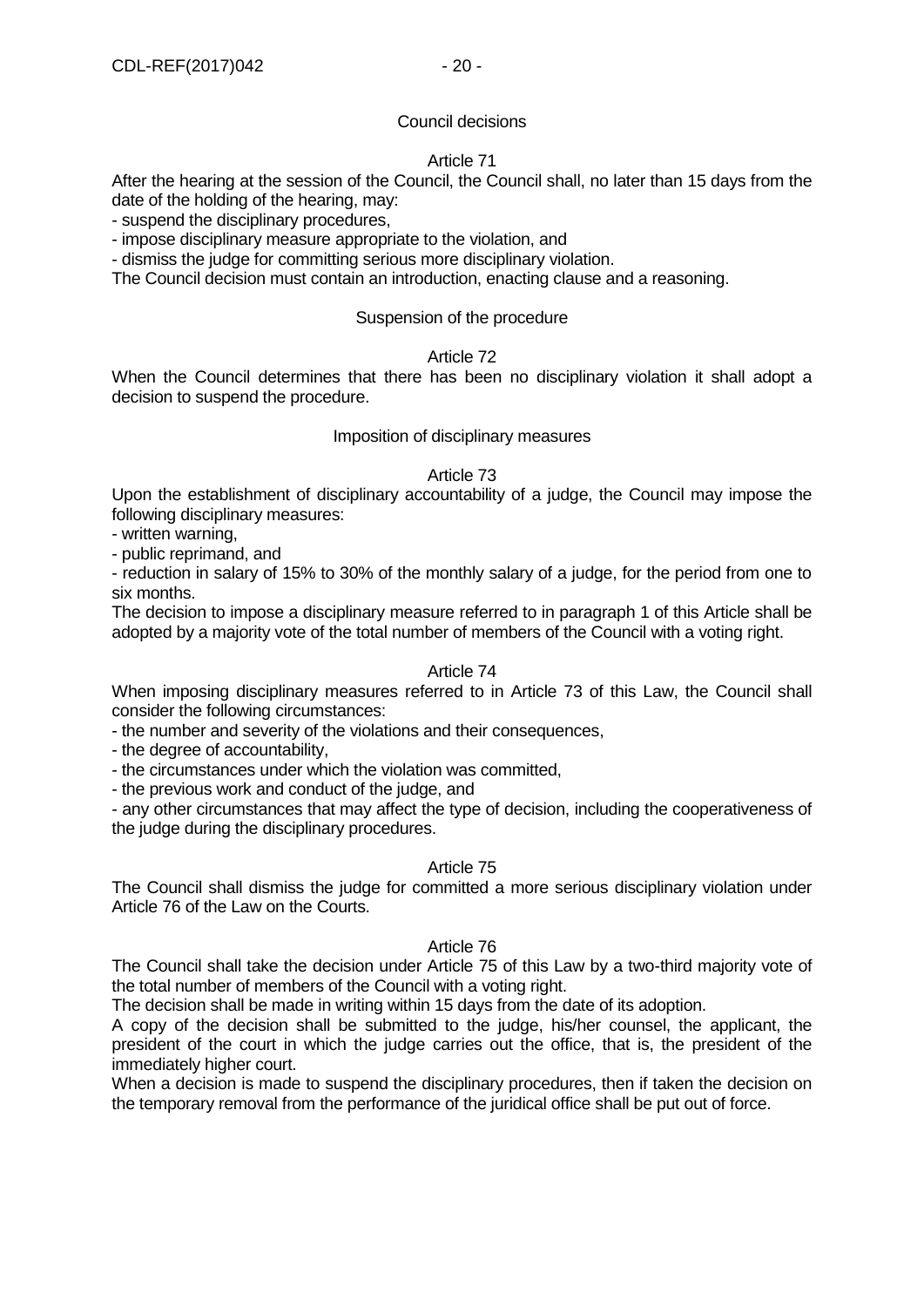## Procedure for determination of unprofessional and unconscientious performance of the juridical office

# Article 77

A judge shall be dismissed from his/her office due to unprofessional and unconscientious performance of the juridical office under the conditions defined by law.

## Application for determining unprofessional and unconscientious performance of the juridical office

## Article 78

The procedure for determination of unprofessional and unconscientious performance of the juridical office shall be initiated at the request of the Council for establishment of facts and initiation of procedure for determination of accountability of judges within one year from the date of learning about the violation.

The procedure shall be urgent and confidential, conducted in camera and by respecting the reputation and dignity of the judge, thereby taking into account the protection of the judge's personal data pursuant to the regulations for personal data protection.

At the request of the judge the Council shall decide that the procedure be conducted in the presence of the public.

The procedure for determination of unprofessional and unconscientious performance of the juridical office may not, in any case, be initiated if more than five years have passed from the date of the violation, unless a decision is made by the European Court of Human Rights for violation of Article 6 of the European Convention Human Rights or by the Supreme Court of the Republic of Macedonia regarding the right to a trial within a reasonable time, as a result of actions by the judge against whom the procedure has been initiated for determining unprofessional and unconscientious performance of the juridical office.

# Content of the application

## Article 79

The application for initiation of procedure for determination of unprofessional and unconscientious performance of the juridical office under Article 78 paragraph 1 of this Law (hereinafter: the application) shall be submitted to the Council and contain the full name of the judge, address and place of residence, personal identification number, the court in which he/she performs his/her office, description of the violation, the legal title of the violation by citing the provisions of the Law on the Courts and the proposed evidence to be examined at the hearing.

The evidence on which the application is based shall be enclosed with the application.

## Commission for determining unprofessional

and unconscientious performance of the juridical office

## Article 80

Upon the application for determining unprofessional and unconscientious performance of the juridical office the Council shall appoint a rapporteur from its ranks.

The rapporteur of paragraph 1 of this Article shall prepare a report on whether the application is timely, complete and admissible and submit it to the Council for decision-making.

If the Council finds that the application is untimely, incomplete or inadmissible it shall reject the application with a decision.

## Debate on the application

# Article 84

The Council at a session shall debate on the report of the rapporteur and decide on the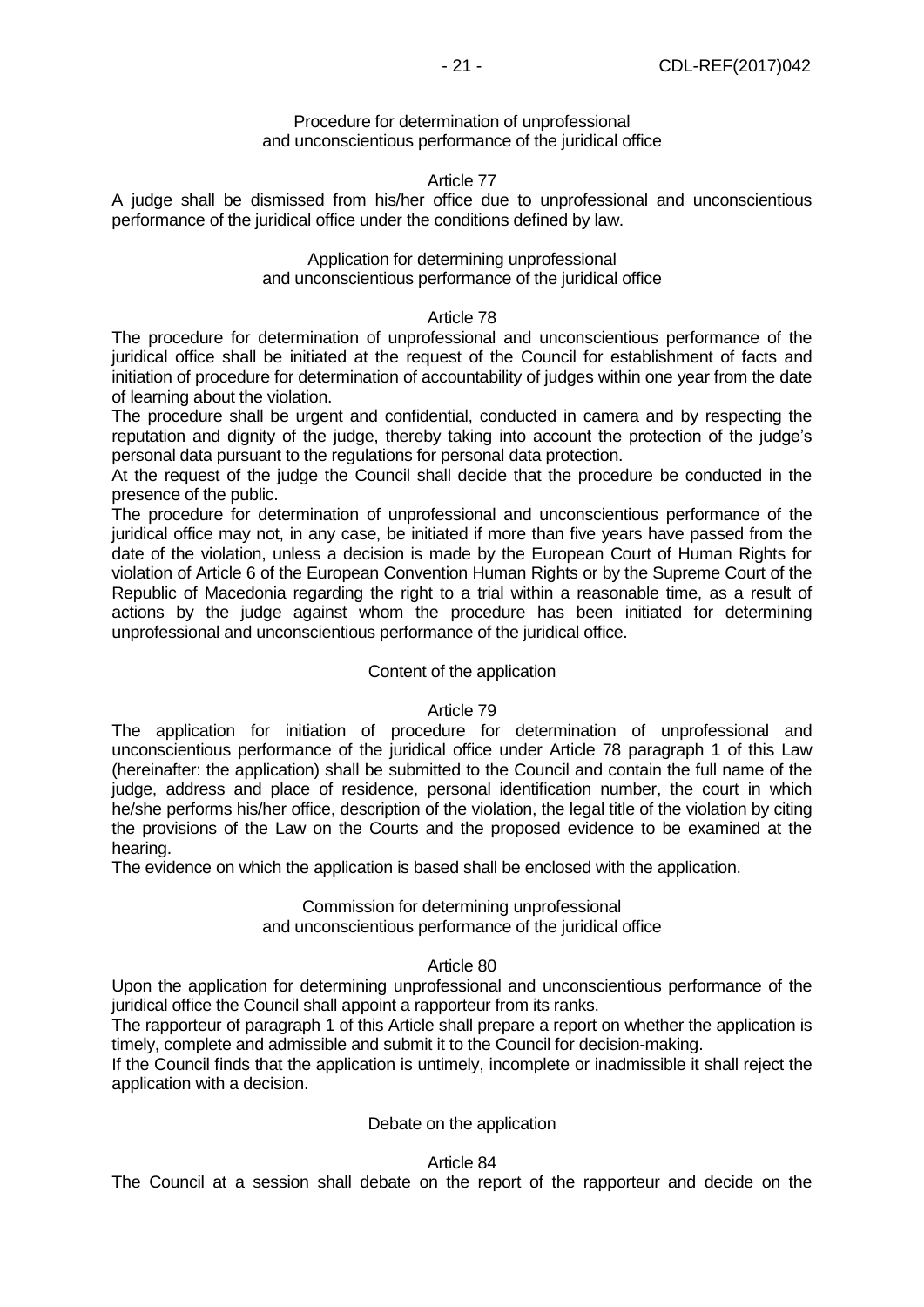initiation of procedure or suspension of the procedure.

The decision referred to in paragraph 1 of this Article shall be adopted by the Council by a majority vote of the total number of members of the Council with a voting right at the same session at which the report referred to in paragraph 1 of this Article is considered.

If the judge against whom procedure for determining unprofessional and unconscientious performance of the juridical office is conducted files an application for termination of his/her juridical office, the Council shall conclude in the decision on the termination of juridical office upon his/her request termination of his/her juridical office upon his/her request, in which it shall indicate that it is made at the time while procedure for determining unprofessional and unconscientious performance of the juridical office was being conducted against the judge. In the case of paragraph 3 of this Article the procedure shall be suspended.

## Service of the decision

## Article 85

The decision referred to in Article 84 of this Law shall be served to the applicant, the judge and the president of the court where the judge performs his/her office. Temporary removal

## Article 86

When the Council makes a decision to initiate procedure for determining unprofessional and unconscientious performance of the juridical office, the Council may, with a decision, temporarily remove the judge from exercising the juridical office, pursuant to the Law on the Courts.

# Hearing before the Council

## Article 87

The Council shall schedule a hearing within 15 days from the date of the decision to initiate procedure for determining unprofessional and unconscientious performance of the juridical office.

The hearing shall be chaired by the rapporteur for the case at issue.

# Summons for a hearing

## Article 88

The applicant and the judge shall be summoned for the hearing; the evidence submitted by the Council for establishment of facts and initiation of procedure for determining disciplinary accountability of a judge shall be served to them.

If the participants referred to in paragraph 1 of this Article who are duly summoned fail to appear, and do not justify their absence, the hearing shall take place.

## Article 89

The evidence proposed by the applicant, the judge and the evidence gathered during the procedure before the Council shall be examined at the hearing.

The judge shall have the right to state his/her view on all the evidence examined at the hearing.

# **Minutes**

## Article 90

Minutes shall be composed for the actions taken at the hearing.

The minutes shall be taken by a person assigned by the Council, from among state counselors. The minutes shall in particular contain data on the date, time and place of the hearing, the rapporteur and the person taking the minutes, the names of the persons present, the statement of the applicant, the statement of the judge, that is, his/her counsel and the evidence derived.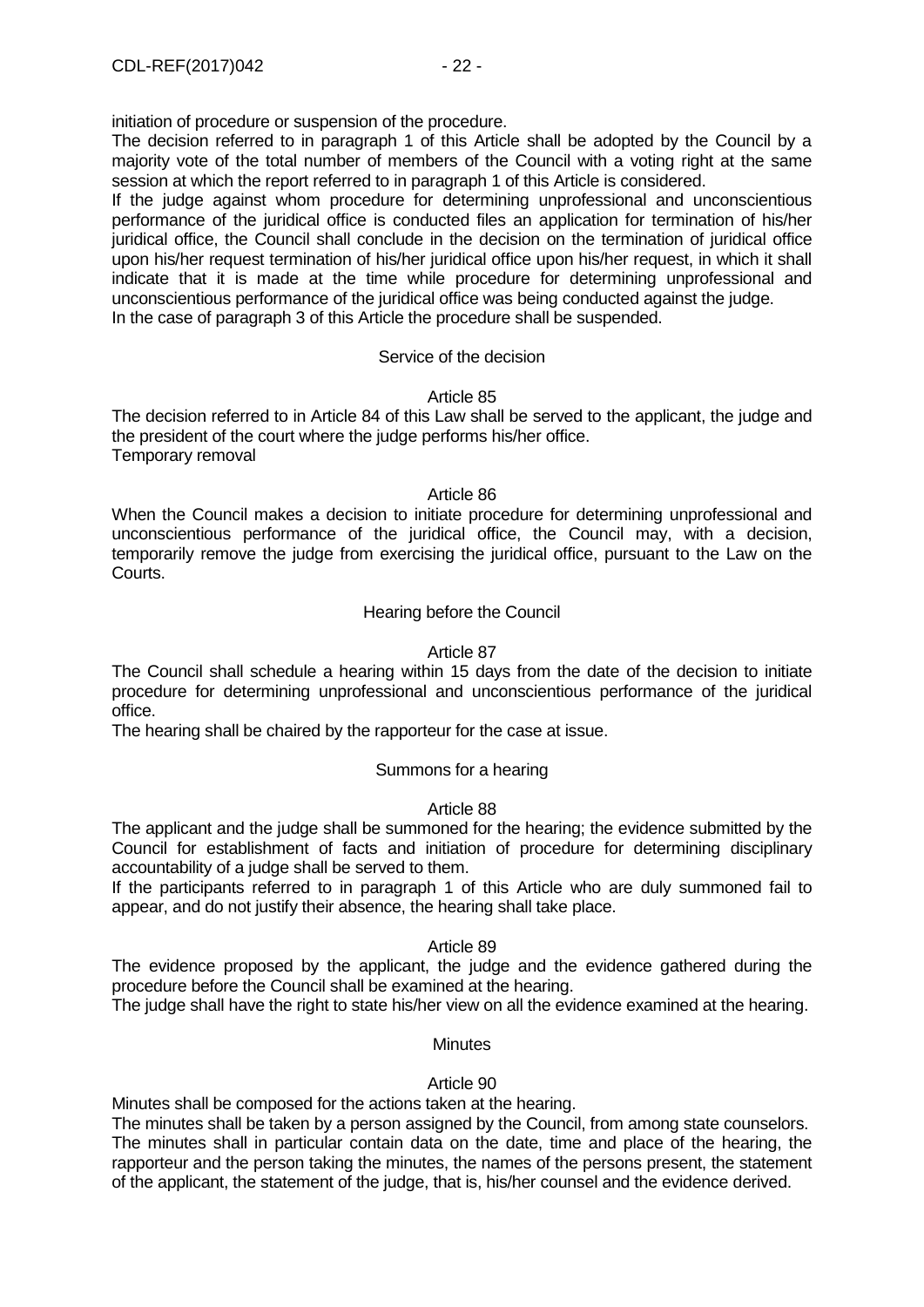The minutes shall be signed by the applicant, the judge or his/her counsel, the rapporteur and the person taking the minutes.

The entire course or part of the hearing before the Council shall have shorthand notes, that is, shall be audio recorded.

The shorthand notes, that is, audio recording shall, within 48 hours, be translated, reviewed and included in the minutes, along with the transcript of the audio recording.

# Another violation

## Article 91

If the examined evidence point to another violation of Article 75 of the Law on the Courts with actions different from the actions with which the violation was committed for which the procedure was initiated, the applicant may extend the application by including another application in addition to the existing one.

The applicant may extend the application in the minutes before the Council or request the hearing be postponed for the purposes of preparing the new application, and the judge may immediately reply to the application or ask for postponement of the hearing for the purposes of preparing a reply to the allegations in the extended application and a copy of the minutes shall be handed over to the judge.

In case of postponement of the hearing for the purposes of preparing a reply to the allegations in the extended application the judge shall submit a reply to the extended application, within eight days.

Upon the given reply to the application, the rapporteur shall, within eight days, submit a report with a proposal on the merits of the extended application to the Council which shall decide to continue the procedure for determining unprofessional and unconscientious performance of the juridical office or to suspend the procedure on the extended application.

The application shall not be considered extended application if the applicant supplements the application with other acts of commission of the violation for which procedure have been brought.

In the case referred to in paragraph 5 of this Article the judge shall be allowed to state his/her views on other actions as well, and if the judge asks for postponement of the hearing for the preparation of a reply, the Council shall postpone the hearing and shall hand over to the judge a copy of the minutes.

In case of postponement of the hearing referred to in paragraph 6 of this Article, the judge is obliged to reply to the application within the period specified in paragraph 3 of this Article.

# Article 92

After the conclusion of the hearing the Council shall decide to:

- suspend the procedure if incompetent and unconscientious performance of the juridical office has not been found, or

- dismiss the judge on grounds of incompetent and unconscientious performance of the juridical office.

# Council decisions

## Article 93

After the conclusion of the hearing the Council may, 30 days from the date of the hearing at the latest:

- suspend the procedure if incompetent and unconscientious performance of the juridical office has not been found; and

- dismiss the judge on grounds of incompetent and unconscientious performance of the juridical office.

The Council decision must contain an introduction, enacting clause and a reasoning.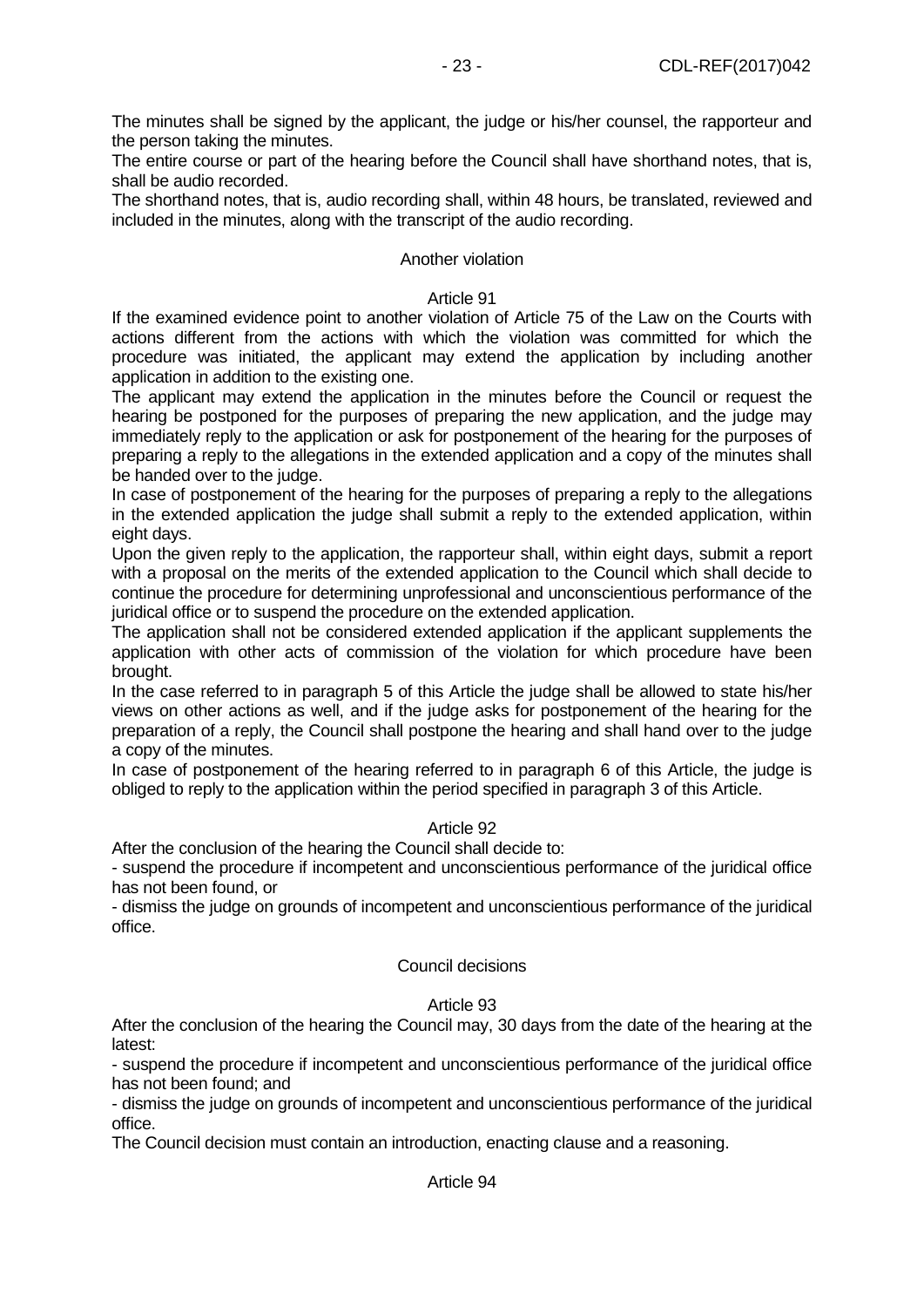# Article 95

The decision referred to in Article 94 of this Law shall be adopted by the Council with a two-third majority vote of the total number of members of the Council with a voting right.

The decision shall be made in writing within 15 days from the date of its adoption.

juridical office is found in the cases referred to in Article 75 of the Law on the Courts.

A copy of the decision shall be served to the judge, his/her counsel, the applicant, the president of the court in which the judge performs the office, that is, the president of the immediately higher court.

If the judge is not found at the address stated in the reply to the application where the service of the writ is to be mad, the bailiff shall leave a written notice for receipt of the writ notifying to come on a certain date at a certain time in a certain room of the court to receive the writ. If the judge does not act upon the notice the service shall be deemed to have been made on the day and at the time specified in the notice.

When a decision on suspension of the procedure is made, if the decision on temporary removal from the performance of the juridical is made it shall be put out of force.

## Right of appeal

## Article 96

The judge shall have a right to appeal against the decision of the Council on dismissal of a judge, that is, on imposed disciplinary measure, to the Council on decision-making upon the appeals of the Judicial Council, set up at the Supreme Court of the Republic of Macedonia, within eight days from the date of receipt of the decision.

The Council on decision-making on an appeal is made up of nine members, of which three judges of the Supreme Court of the Republic of Macedonia, four judges from the courts of Appeal and two judges from the court of the judge against whom the procedure are conducted.

The President of the Supreme Court of the Republic of Macedonia may not be a member of the Council referred to in paragraph 1 of this Article.

The Council on decision-making on appeals may uphold or repeal the decision of the Council to dismiss the judge, that is, to impose a disciplinary measure.

The final decision on dismissal of the judge, that is, on imposed disciplinary measure shall be posted on the website of the Council within two days from the date the decision became final, in accordance with the regulations pertaining to personal data protection and classified information respecting the reputation and dignity of the judge.

## Article 97

The provisions of this Law governing the procedure for determining disciplinary accountability, that is, the procedure for determining unprofessional and unconscientious performance of the juridical office shall also apply to the president of a court.

## Ruling on a request for detention

## Article 134

The Council at a session decides on the request for approval of detention of a judge, that is, upon the notification that the judge has been detained.

Following the notification of the detention of a judge who has not invoked immunity, the Council may decide to apply immunity to the judge, if it considers it necessary for the exercise of the juridical office.

If the Council does not approve detention, the judge shall be immediately released.

The procedure in which the Council decides to revoke the immunity of a judge is urgent and shall be conducted within three days of the submitted request, that is, notification for detention.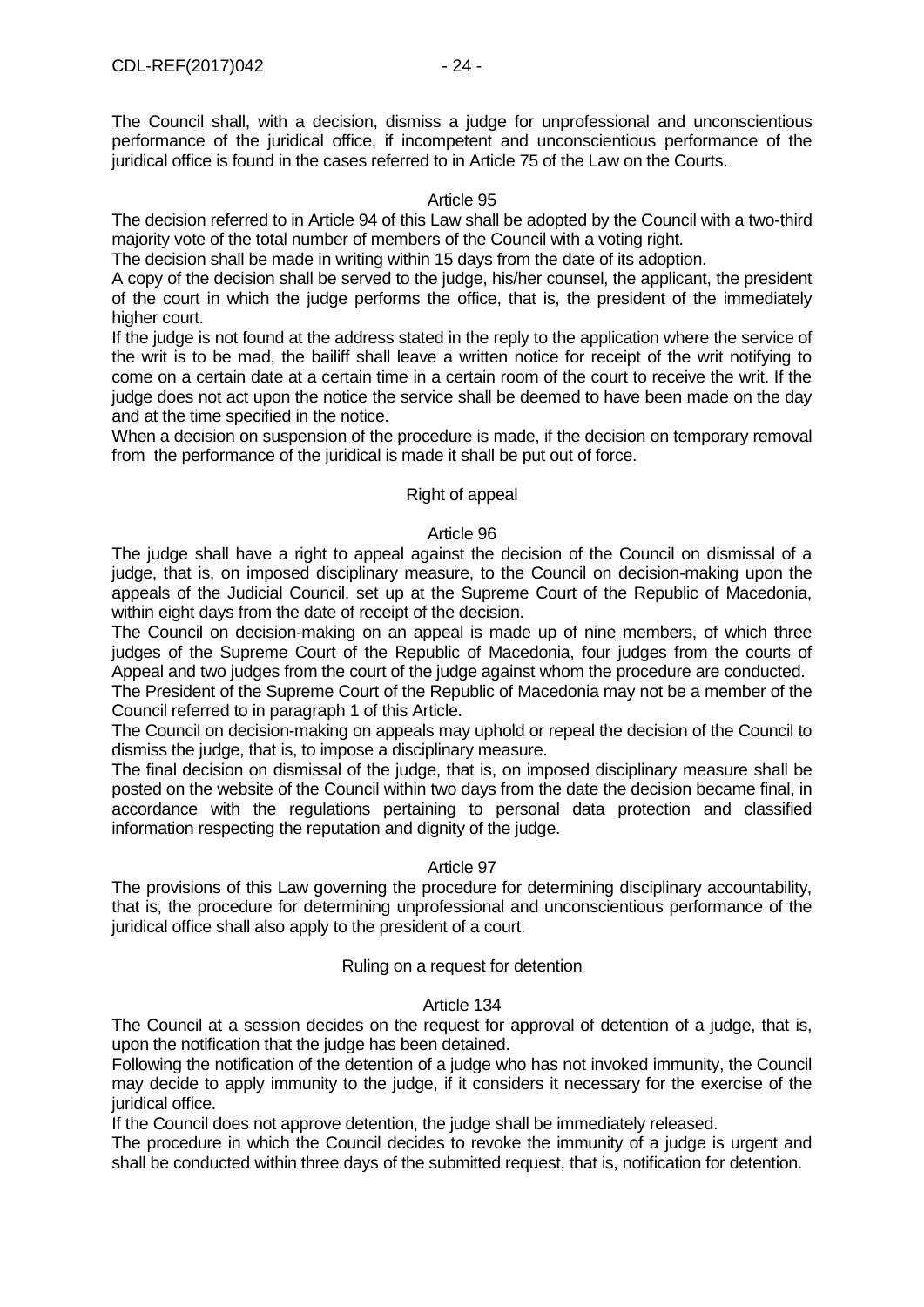# Report on the work

## Article 135

The Council shall submit an annual report to the Assembly of the Republic of Macedonia for its work.

The report referred to in paragraph 1 of this Article shall be published.

The report shall contain data:

- on the number of elected and dismissed judges and jury judges,

- on the number of initiated and concluded disciplinary procedures,

- on the staff in the judiciary,

- on the material-financial situation in the judiciary,

- an assessment of the cooperation and relations of the courts with other judicial bodies and the bodies of the legislative and executive powers,

- evaluation of the situation in the judiciary for the protection of human rights and fundamental freedoms, and

- data on acting upon petitions and the proposals from citizens and institutions for the work of the judges and courts.

The report shall also contain evaluations of the work of judges in the Republic of Macedonia in terms of the quality and efficiency of their work, and other matters concerning the achievement of the independence and autonomy of the judiciary.

The Council at a session adopts the report on its work with a two-third majority vote from the total number of members with a voting right and submits it to the Assembly of the Republic of Macedonia for consideration and adoption.

Following the adoption of the report on its work, the Council shall submit it to all courts in the Republic of Macedonia.

If the Assembly does not adopt the report, it shall be a ground for initiating a debate before the bodies that elected the members of the Judicial Council for evaluation of their work in the Council.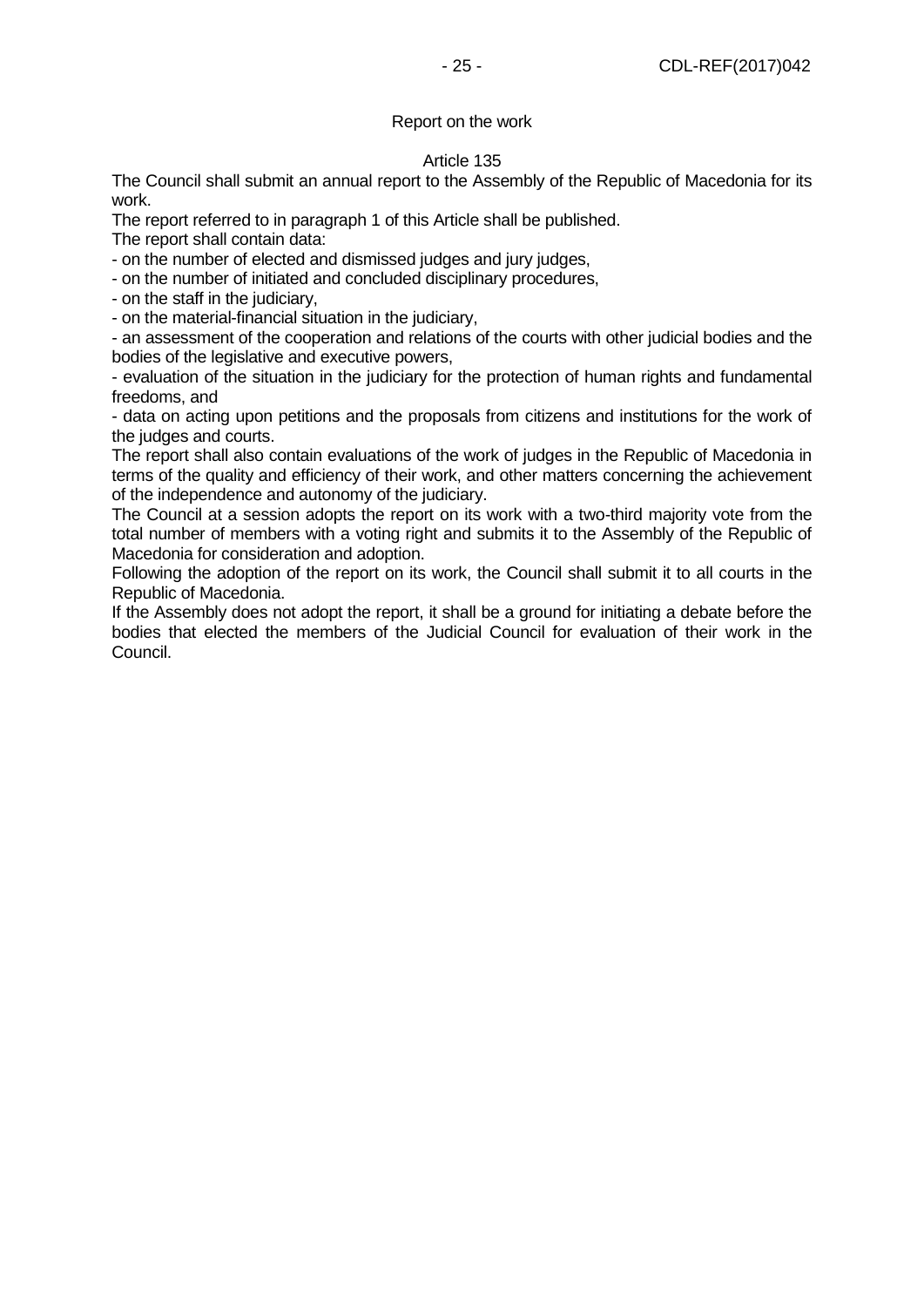# **DRAFT LAW ON AMENDING THE LAW ON WITNESS PROTECTION**

16.10.2017, Skopje

## **INTRODUCTION**

# **I. ASSESSMENT OF THE SITUATION TO BE REGULATED BY THE LAW AND REASONS FOR ADOPTION OF THE LAW**

In the Republic of Macedonia witness protection is regulated by the Law on Witness Protection (Official Gazette of RM, nos.38/05 and 58/05). The Public Prosecutor's Office for Prosecution of Criminal Offences Related to and Arising from the Content of the Unlawful Monitoring of Communications was established by the Law on the Public Prosecutor's Office for Prosecution of Criminal Offences Related to and Arising from the Content of the Unlawful Monitoring of Communications (Official Gazette of RM, no.159/15). This Law also defines the responsibilities of this Public Prosecutor's Office, whereby the adoption of the Law on Amendments to the Law on Protection of Witnesses arises from the need to regulate the jurisdiction of the Public Prosecutor's Office for Prosecution of Criminal Offences Related to and Arising from the Content of the Unlawful Monitoring of Communications in the proceeding on witness protection.

In addition, it is necessary to consider on the one hand the specifics of the powers of this Public Prosecutor's Office as well as the sensitivity of the regulation of witness protection issue in terms that witnesses should have confidence to help law enforcement bodies and the prosecutor's office. At the same time, they should be certain that they will receive support and protection from intimidation and damage that criminal groups may inflict on them in an attempt to discourage or punish them for that cooperation.

The purpose of this proposed legislative amendment is to ensure conditions for implementation of the Law on the Public Prosecutor's Office for Prosecution of Criminal Offences Related to and Arising from the Content of the Unlawful Monitoring of Communications (Official Gazette of RM, no.159/15).

The adoption of this Law will ensure full implementation of the principle of autonomy of the Public Prosecutor's Office for Prosecution of Criminal Offences Related to and Arising from the Content of the Unlawful Monitoring of Communications, governed by Article 6 of the Law on Public Prosecutor's Office for Prosecution of Criminal Offences Related to and Arising from the Content of the Unlawful Monitoring of Communications (Official Gazette of RM, no.159/15), that is, will provide conditions for the Public Prosecutor for Prosecution of Criminal Offences Related to and Arising from the Content of the Unlawful Monitoring of Communications to enjoy full autonomy in the investigation and prosecution of crimes related to and arising from the content of the Unlawful Monitoring of communications.

In addition, this legislative amendment will further provide protection from impacts on the work of the Public Prosecutor's Office for Prosecution of Criminal Offences Related to and Arising from the Content of the Unlawful Monitoring of Communications embedded in paragraph 2 of Article 6 of the Law on the Public Prosecutor's Office for Prosecution of Criminal Offences Related to and Arising from the Content of the Unlawful Monitoring of Communications, where the legislator stipulates that "no Public Prosecutor in the Public Prosecutor's Office of the Republic of Macedonia, including the Public Prosecutor of the Republic of Macedonia, may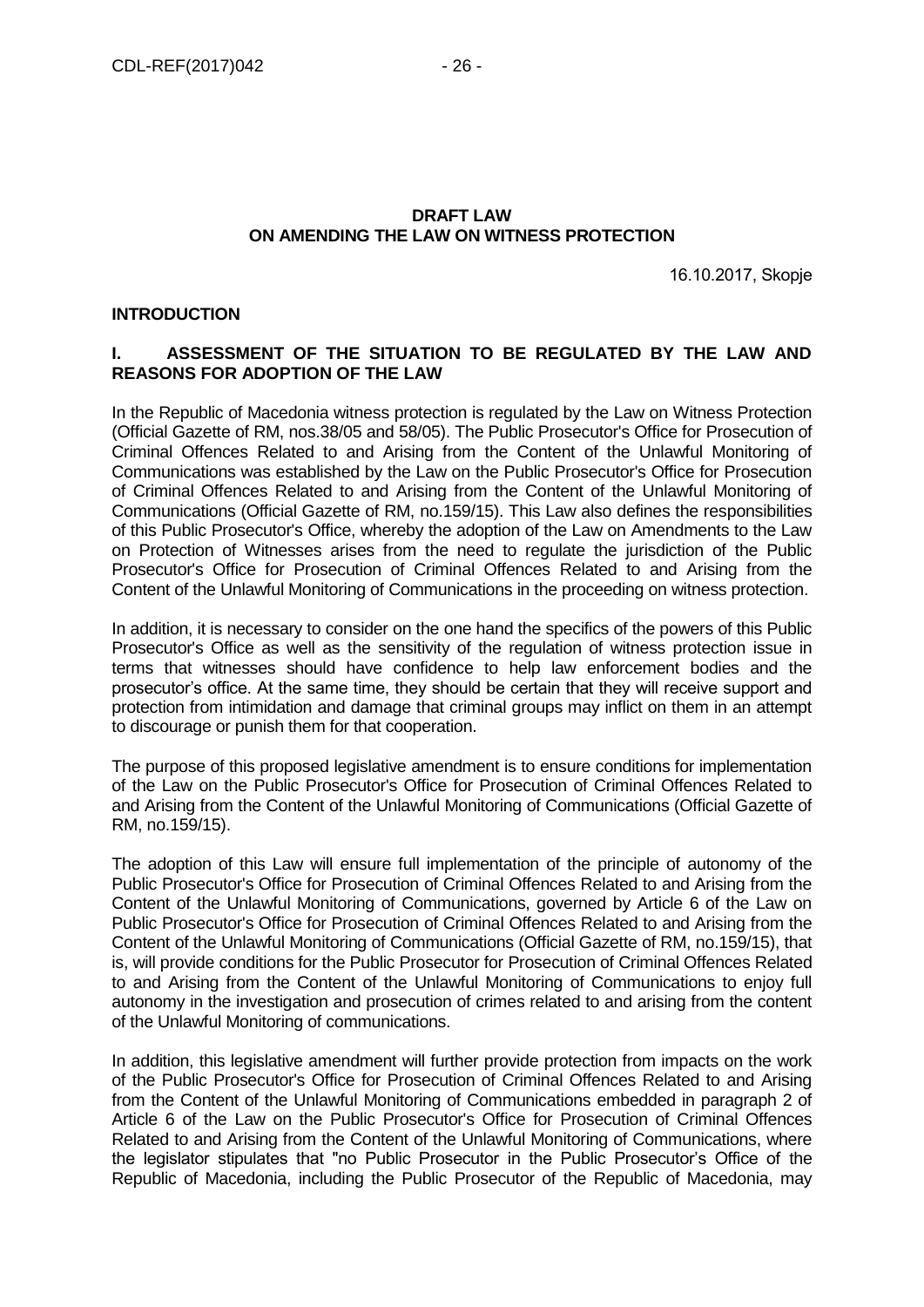influence its work, or ask for reports related to cases from the Public Prosecutor or Public Prosecutors within the Public Prosecutor's Office.

According to the existing legal provision, a proposal for inclusion of a person in the Programme is filed by the Public Prosecutor of the Republic of Macedonia on the basis of a written request received from the competent public prosecutor, the judge handing the case or the MoI (Article 15). Then the Council decides, and for the possible extension of the inclusion in the Programme the Council again decides upon a proposal of the Public Prosecutor of the Republic of Macedonia or the Head of the Department.

The proceedings regulated in this way contains in itself an opportunity to indirectly influence the work of the Public Prosecutor's Office for Prosecution of Criminal Offences Related to and Arising from the Content of the Unlawful Monitoring of Communications given that under the current law (Article 15 of the Law on Witness Protection), the Public Prosecutor's Office for Prosecution of Criminal Offences Related to and Arising from the Content of the Unlawful Monitoring of Communications may file a request for making a proposal to the Public Prosecutor of the Republic of Macedonia for certain witness to be included in the Programme but there is no statutory provision obliging him/her to act upon that request.

Given that the Republic of Macedonia has in continuity been harmonizing the domestic legislation with European and international standards through their incorporation into the legal solutions, it is necessary to highlight the fact that in January 2015 the Republic of Macedonia ratified the United Nations Convention against Transnational Organised Crime, which together with its Protocols calls upon States to introduce adequate measures to prevent witness intimidation, coercion, corruption or corporal injury, and to strengthen international cooperation in this regard. However, the implementation of the existing Law on Witness Protection has not been properly analysed so far, and individual incidents suggest that it is necessary to further strengthen this practice. The need for proper application of this law and its further harmonisation is imposed in particular in terms of cross-border cooperation, particularly in relation to the change of identity and relocation of witnesses at risk. Witness protection is not an area that should only be implemented and supported by judicial authorities and the police; on the contrary this is highly sensible matter that requires broad approach and regulation. Current legislations in the European Union have absolved this matter and everywhere are present the observations that the proper implementation of the regulations regarding the protection of witnesses must be mutually or consensually accepted by all state institutions, supported and close to non-governmental organisations, and clear for the citizens. Hence, it is necessary to emphasise that in addition to the operationalisation of the obligations arising from the UN Convention for the Suppression of Transnational Crime and the Recommendation of the Committee of Ministers of the Council of Europe this Law should be a regulation for one of the most powerful means to combat organised crime; with it what should be achieved are the international standards for exchange and use of evidence; greater efficiency of court proceedings, and thus better results in the fight against sophisticated type of crime.

The proposed legal solution is a necessity and may even now eliminate the possibility of placing numerous obstacles in the work of the Public Prosecutor's Office for Prosecution of Criminal Offences Related to and Arising from the Content of the Unlawful Monitoring of Communications in the proceedings for the protection of witnesses.

# **II. AIMS, PRINCIPLES AND BASIC SOLUTIONS**

The purpose of the proposed law is to fully regulate the issue of protection of witnesses in proceedings for prosecution of criminal offences related to and arising arise from the content of the Unlawful Monitoring of communications.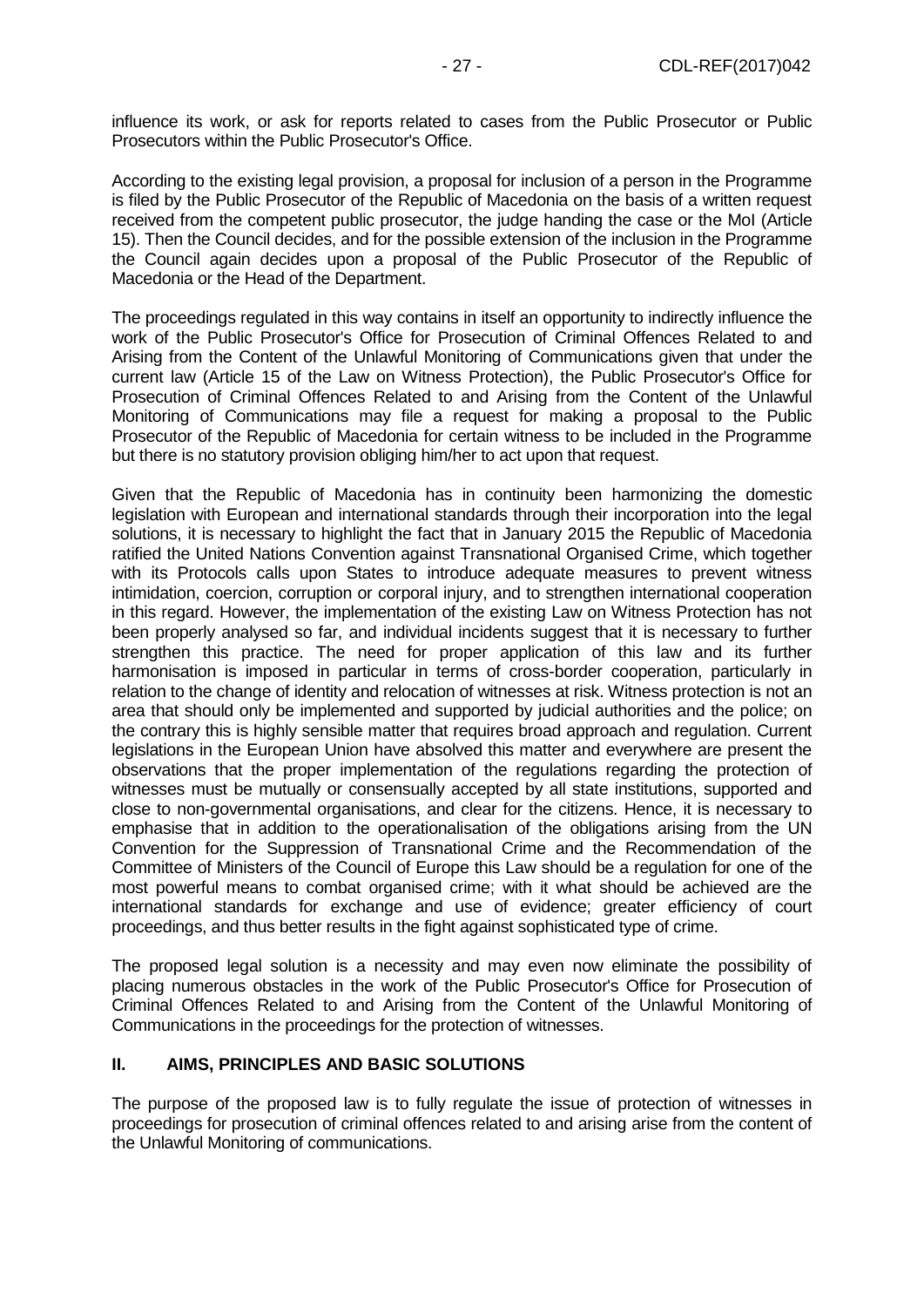The Proposed Law is based on the following principles: legality, autonomy of the Public Prosecutor in charge of the Public Prosecutor's Office for Prosecution of Criminal Offences Related to and Arising from the Content of the Unlawful Monitoring of Communications, hierarchy and subordination.

# **III. ASSESSMENT OF THE FINANCIAL IMPACT OF THE PROPSOED LAW ON THE BUDGET AND OTHER PUBLIC FINANCIAL ASSETS**

The provisions of the Proposed Law imply financial impact on the Budget of the Republic of Macedonia.

## **IV. ASSESSMENT OF THE FINANCIAL RESOURCES REQUIRED FOR THE IMPLEMENTATION OF THE LAW, THE MANNER OF THEIR PROVISION, DATA ON WHETHER THE IMPLEMENTATION OF THE LAW IMPOSES MATERIAL OBLIGATIONS FOR CERTAIN ENTITIES**

The means for the implementation of the law will be provided from the Budget of the Republic of Macedonia in terms of funding for the Public Prosecutor's Office for Prosecution of Criminal Offences Related to and Arising from the Content of the Unlawful Monitoring of Communications.

# **DRAFT LAW ON AMENDING THE LAW ON WITNESS PROTECTION**

## Article 1

In the Law on Witness Protection ("Official Gazette of the Republic of Macedonia" nos.38/05 and 58/05), in Article 2 paragraph 1 item 5 the words "or the Public Prosecutor for Prosecution of Criminal Offences Related to and Arising from the Content of the Unlawful Monitoring of Communications" are added after the words "the Council for witness protection".

## Article 2

In Article 12 paragraph 1 the words "or the Public Prosecutor for Prosecution of Criminal Offences Related to and Arising from the Content of the Unlawful Monitoring of Communications" are added after the words "the Council".

# Article 3

After Article 15 a new heading and a new Article 15-a are added which read:

*"Decision for inclusion in the Programme by the Public Prosecutor's Office for Prosecution of Criminal Offences Related to and Arising from the Content of the Unlawful Monitoring of Communications*

# *Article 15-a*

*For cases within the competence of the Public Prosecutor's Office for Prosecution of Criminal Offences Related to and Arising from the Content of the Unlawful Monitoring of Communications pursuant to the Law on the Public Prosecutor's Office for Prosecution of Criminal Offences Related to and Arising from the Content of the Unlawful Monitoring of Communications (Official Gazette of RM, no.159/15) a Decision for inclusion in the Programme referred to in Article 15 of this Law is taken by the Public Prosecutor for Prosecution of Criminal Offences Related to and Arising from the Content of the Unlawful Monitoring of Communications.*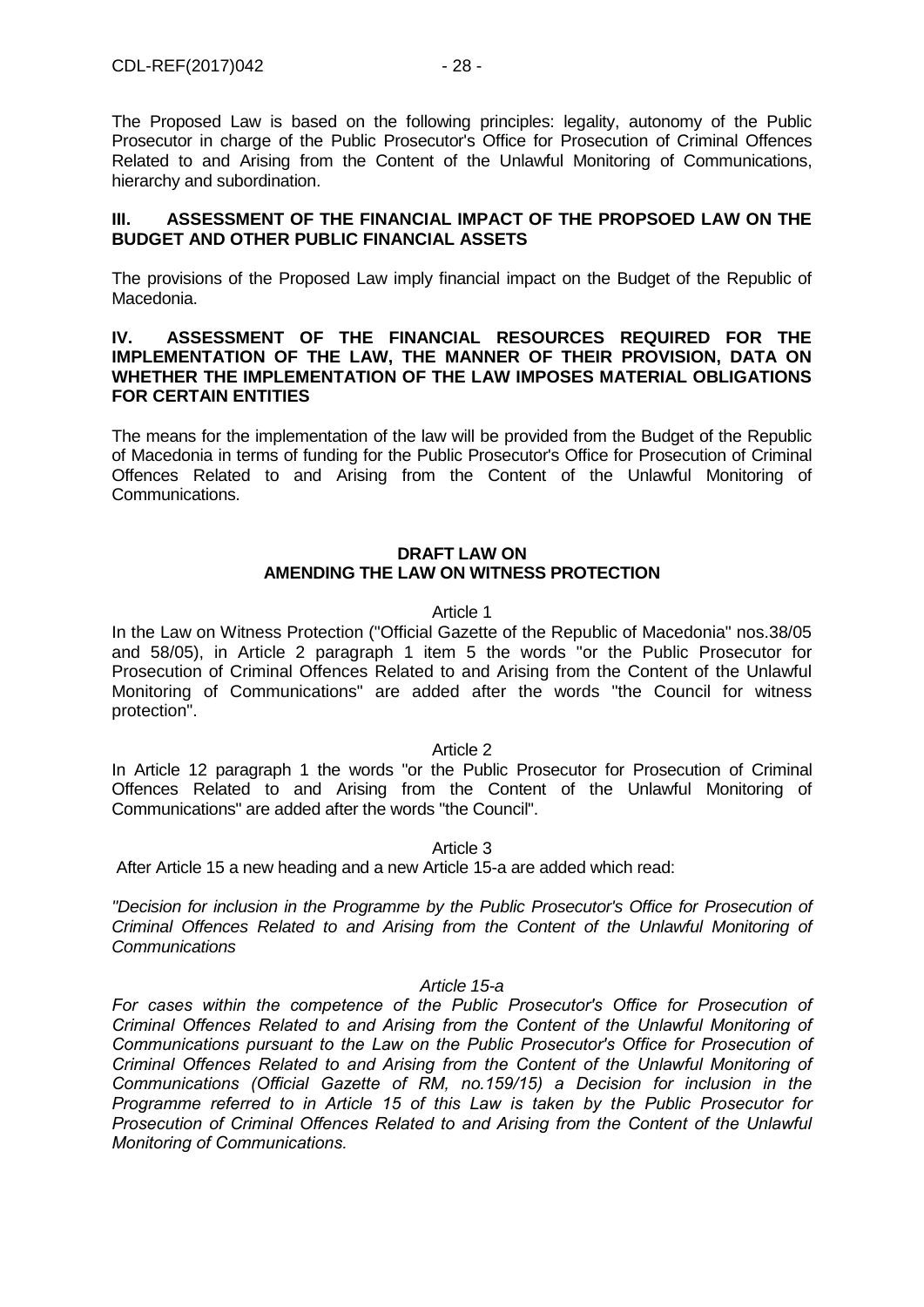*The decision referred to in paragraph 1 of this Article is taken by the Public Prosecutor for Prosecution of Criminal Offences Related to and Arising from the Content of the Unlawful Monitoring of Communications on the basis of a written request for inclusion in the Programme filed by the witness, the collaborator of justice, the victim appearing as a witness or the Ministry of the Interior.*

*A request for inclusion in the Programme referred to in paragraph 2 of this Article may also be filed by a person who, due to the possible danger of being subjected to intimidation, threat of*  retaliation or danger to life, health, freedom, physical integrity or property of a larger scale, *disagrees to testify in the capacity of a witness in the criminal proceedings, following which the Public Prosecutor for Prosecution of Criminal Offences Related to and Arising from the Content of the Unlawful Monitoring of Communications shall provide data under Article 16 of this Law.*

*The Public Prosecutor for Prosecution of Criminal Offences Related to and Arising from the Content of the Unlawful Monitoring of Communications shall communicate to the Department all the necessary information for the person whose involvement in the Programme is requested in order to obtain an opinion containing a description and assessment of the danger that threatens the person, a proposal of the expenses for the implementation of the protection measures and the proposed measures for protection and their duration.*

*The Public Prosecutor for Prosecution of Criminal Offences Related to and Arising from the Content of the Unlawful Monitoring of Communications may decide to apply the protection measure of an "identity change".*

Article 4

In Article 16 paragraph 1 the words "and Article 15-a" are added after the words "Article 15 paragraph 2".

Article 5

In Article 18 paragraph 1 the words "or the Public Prosecutor for Prosecution of Criminal Offences Related to and Arising from the Content of the Unlawful Monitoring of Communications" are added after the words "the Council".

Article 6

A new heading and a new Article 19 are added after Article 19 which read:

"*Inclusion of a person in the Programme upon a decision of the Public Prosecutor's Office for Prosecution of Criminal Offences Related to and Arising from the Content of the Unlawful Monitoring of Communications*

*Article 19-a*

*If the Public Prosecutor's Office for Prosecution of Criminal Offences Related to and Arising from the Content of the Unlawful Monitoring of Communications decides on inclusion in the Programme, he/she will charge the Department with concluding an agreement with the person included in the Programme.*

*If the Public Prosecutor's Office for Prosecution of Criminal Offences Related to and Arising from the Content of the Unlawful Monitoring of Communications decides to include a close person in the Programme, he/she will charge the Department with concluding an agreement with the close person."*

Article 7

A new heading and a new Article 21-a are added after Article 21, which read: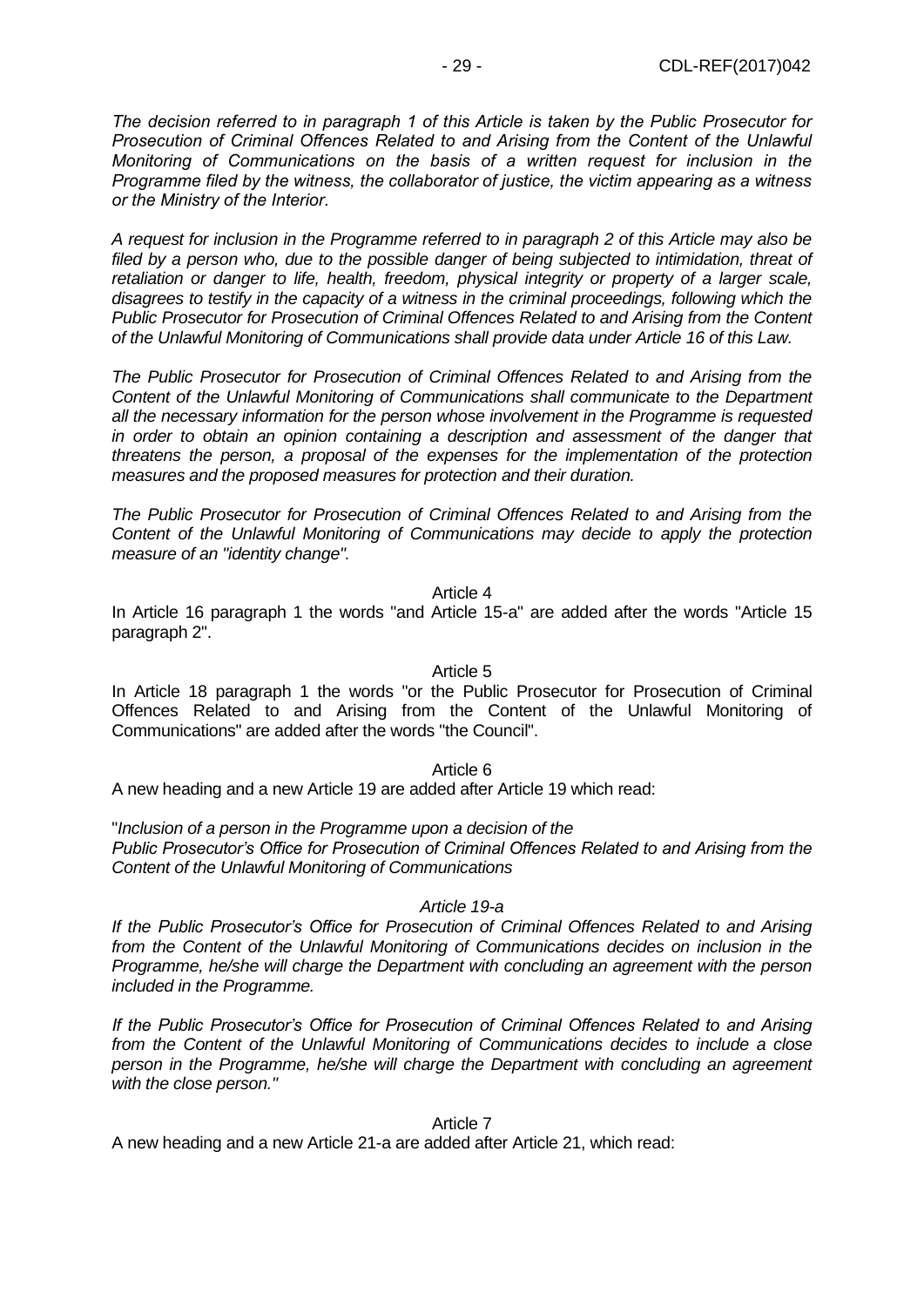*"Written consent to the inclusion in the Programme*

## *Article 21-a*

*Before making the decision referred to in Article 19-a of this Law, the Public Prosecutor's Office*  for Prosecution of Criminal Offences Related to and Arising from the Content of the Unlawful *Monitoring of Communications shall require the written consent of the person for whom proceedings are conducted for inclusion in the Programme.*

*The decision along with the written consent of the person to be included in the Programme referred to in paragraph 1 of this Article shall be submitted to the Department.*

## Article 8

A new heading and a new Article 22-a are added after Article 22, which read: *"Continuation of the Programme by the Public Prosecutor for Prosecution of Criminal Offences Related to and Arising from the Content of the Unlawful Monitoring of Communications*

## *Article 22-a*

*Protection measures set out in the Programme and specified in the Agreement may be extended at the request of the Head of the Department or by a decision of the Public Prosecutor's Office for Prosecution of Criminal Offences Related to and Arising from the Content of the Unlawful Monitoring of Communications, if there is still need for protection of the person.*

*If there is no request from the Head of the Department, and there is still a need for protection of the person, the Public Prosecutor for Prosecution of Criminal Offences Related to and Arising from the Content of the Unlawful Monitoring of Communications may decide to extend the protection measures set out in the Programme.*

*The duration of the protection measures referred to in paragraphs 1 and 2 of this Article may be extended with the consent of the protected person only."*

Article 9

Two new paragraphs 2 and 3 are added in Article 23 after paragraph 1, which read:

*"In case when the Public Prosecutor for Prosecution of Criminal Offences Related to and Arising from the Content of the Unlawful Monitoring of Communications has available knowledge of the existence of the circumstances referred to in paragraph 1 of this Article, he/she shall notify the Department of the need for the application of emergency measures.*

*Upon receiving the notification referred to in paragraph 2 of this Article, the Department shall, within 24 hours, decide on their application, take those measures and notify the Public Prosecutor for Prosecution of Criminal Offences Related to and Arising from the Content of the Unlawful Monitoring of Communications thereof.*

*In paragraph 2, which becomes paragraph 4, the words "and 2" are added after the number "1", after the words "the Council" the word "and" is replaced by a comma, and the words "or Public Prosecutor's Office for Prosecution of Criminal Offences Related to and Arising from the Content of the Unlawful Monitoring of Communications are added after the words "Republic of Macedonia".*

Paragraph 5 shall become paragraph 7.

In paragraph 6, which becomes paragraph 8, the words "and 2" are added after the number "1", and the words "or the Public Prosecutor's Office for Prosecution of Criminal Offences Related to and Arising from the Content of the Unlawful Monitoring of Communications" are added after the words "the Council".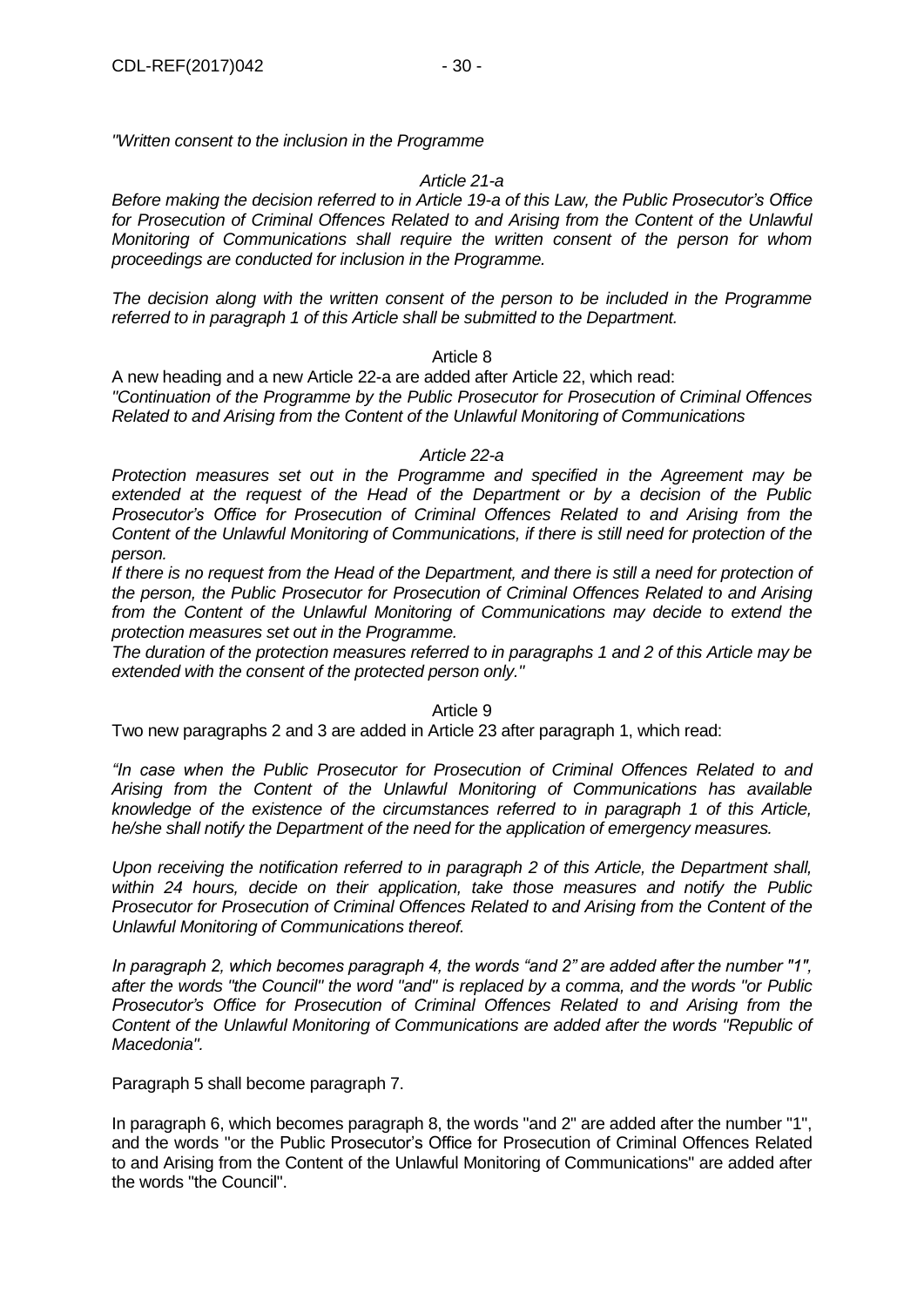Paragraph 7 shall become paragraph 9.

## Article 10

In Article 25, paragraph 1 the words "and Article 19-a" are added after the number "19", and the words "and Article 21-a" are added after the number "1".

# Article 11

In Article 32 in paragraph 3 the words "or the Public Prosecutor for Prosecution of Criminal Offences Related to and Arising from the Content of the Unlawful Monitoring of Communications" are added after the words "shall inform in writing the Council".

In paragraph 3 in the second sentence the words "or the Public Prosecutor for Prosecution of Criminal Offences Related to and Arising from the Content of the Unlawful Monitoring of Communications" are added after the words "the Council".

#### Article 12

In Article 34 the words "the body that decided for inclusion in the Programme, that is" are added after the words "shall inform", and the words "or the Public Prosecutor for Prosecution of Criminal Offences Related to and Arising from the Content of the Unlawful Monitoring of Communications" are added after the words "the Council".

## Article 13

A new paragraph 3 is added in Article 39 after paragraph 2, which reads:

*"In case when the decision on inclusion in the Programme is adopted pursuant to Article 15-a of this Law, the decision on termination of the Programme in accordance with paragraph 1 items 4 and 5 of this Article is taken by the Public Prosecutor for Prosecution of Criminal Offences Related to and Arising from the Content of the Unlawful Monitoring of Communications, upon the proposal from the Head of Department or the protected person, that is, his legal representative".*

## Article 14

Within 15 days from the date of entry into force of this Law, the Public Prosecutor for Prosecution of Criminal Offences Related to and Arising from the Content of the Unlawful Monitoring of Communications shall, with a bylaw, prescribe the manner of keeping records, protection of keeping the writs and the registry, authorised persons and manner of acting upon the request of the witness, collaborator of justice and victim appearing as a witness filed to the Public Prosecutor's Office for Prosecution of Criminal Offences Related to and Arising from the Content of the Unlawful Monitoring of Communications.

## Article 15

The proceedings for the protection of witnesses, collaborators of justice and victims appearing in the capacity of witnesses initiated before the entry into force of this Law shall continue to be conducted and concluded in accordance with the provisions of the Law on Witness Protection ("Official Gazette of the Republic of Macedonia" nos.38/05 and 58/05).

## Article 16

This Law shall come into force on the eighth day from the date of its publication in the "Official Gazette of the Republic of Macedonia" and shall apply until the termination of validity of the Law on the Public Prosecutor's Office for Prosecution of Criminal Offences Related to and Arising from the Content of the Unlawful Monitoring of Communications.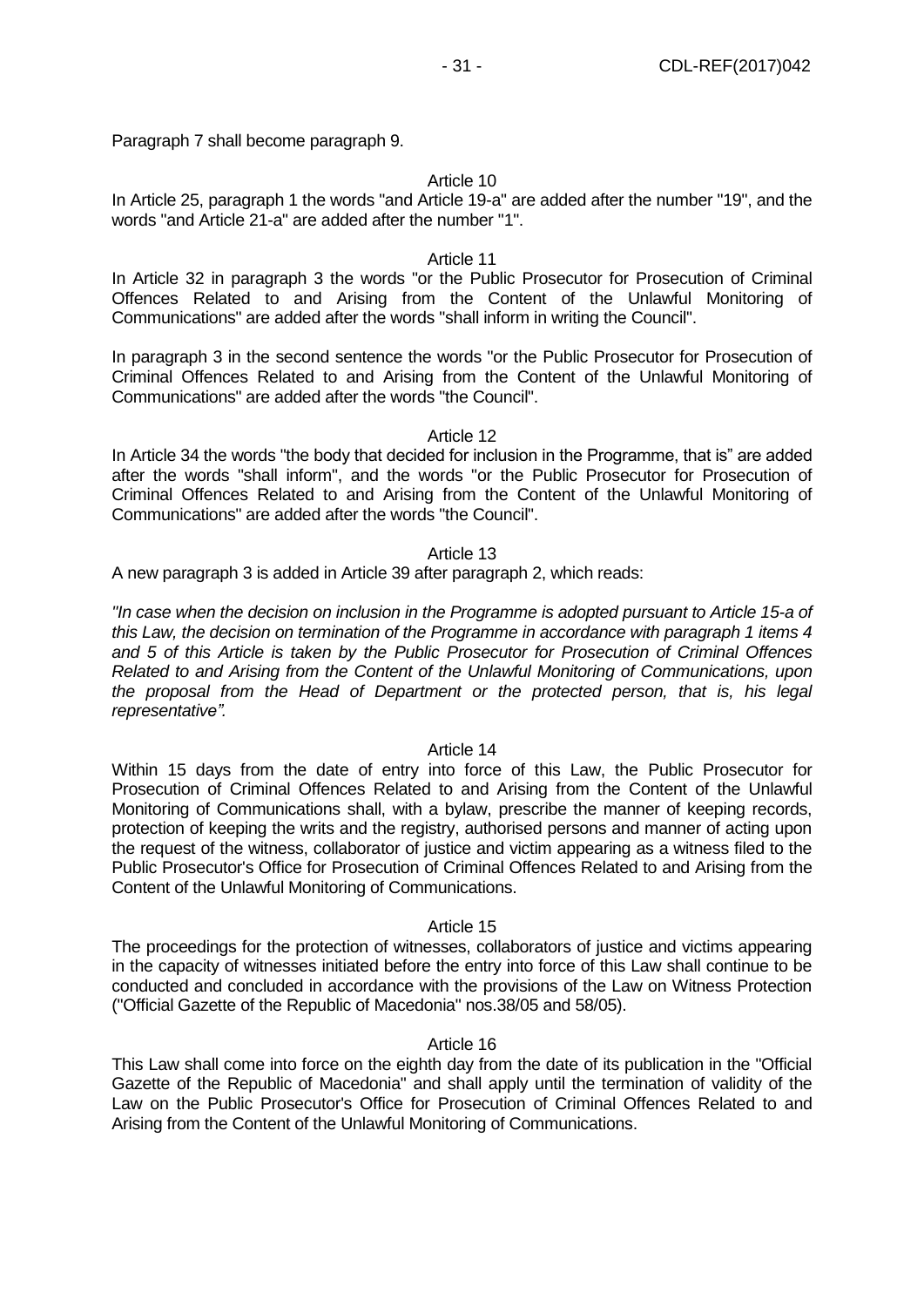# I. EXPLANATION OF THE CONTENT OF THE PROVISIONS OF THE PROPOSED LAW

The Proposed Law governs the competence of the Public Prosecutor's Office for Prosecution of Criminal Offences Related to and Arising from the Content of the Unlawful Monitoring of Communications in the proceedings for the protection of witnesses.

The Proposed Law on Amending the Law on Witness Protection contains 16 Articles. Article 1 of the Proposed Law harmonises the terminological position of this provision with the concept that is developed further in the next provisions of this Law.

Article 2 harmonises terminologically Article 12 of the Law by including the Public Prosecutor's Office for Prosecution of Criminal Offences Related to and Arising from the Content of the Unlawful Monitoring of Communications, in addition to the Council for Witness Protection.

Article 3 adds a new Article 15-a, which gives competences to the Public Prosecutor's Office for Prosecution of Criminal Offences Related to and Arising from the Content of the Unlawful Monitoring of Communications regarding the decision on inclusion in the Witness Protection Programme. Namely, pursuant to this Article, for cases within the competence of the Public Prosecutor's Office for Prosecution of Criminal Offences Related to and Arising from the Content of the Unlawful Monitoring of Communications pursuant to the Law on the Public Prosecutor's Office for Prosecution of Criminal Offences Related to and Arising from the Content of the Unlawful Monitoring of Communications the Decision on inclusion in the Programme referred to in Article 15 of this Law is made by the Public Prosecutor for Prosecution of Criminal Offences Related to and Arising from the Content of the Unlawful Monitoring of Communications. The Public Prosecutor for Prosecution of Criminal Offences Related to and Arising from the Content of the Unlawful Monitoring of Communications takes this Decision on the basis of a written request for inclusion in the Programme filed by the witness, collaborator of justice, victim appearing in the capacity of a witness or by the Ministry of the Interior. A request for inclusion in the Programme may also be filed by a person who, due to the possible danger of being subjected to intimidation, threat of retaliation or danger to life, health, freedom, physical integrity or property of a larger scale, disagrees to testify in the capacity of a witness in the criminal proceedings, following which the Public Prosecutor for Prosecution of Criminal Offences Related to and Arising from the Content of the Unlawful Monitoring of Communications shall provide the data under Article 16 of this Law. Furthermore, this Article stipulates that The Public Prosecutor for Prosecution of Criminal Offences Related to and Arising from the Content of the Unlawful Monitoring of Communications communicates to the Department all the necessary information for the person whose involvement in the Programme is requested in order to obtain an opinion containing a description and assessment of the danger that threatens the person, a proposal of the expenses for the implementation of the protection measures and the proposed measures for protection and their duration. This Article also gives competence to the Public Prosecutor for Prosecution of Criminal Offences Related to and Arising from the Content of the Unlawful Monitoring of Communications to decide on the application of the protection measure of an "identity change".

In Article 4, regarding the content of the request for inclusion in the Witness Protection Programme there is technical harmonisation with the addition of Article 15-a.

Article 5 which governs the conditions for inclusion in the Witness Protection Programme also makes technical harmonisation by adding the Public Prosecutor for Prosecution of Criminal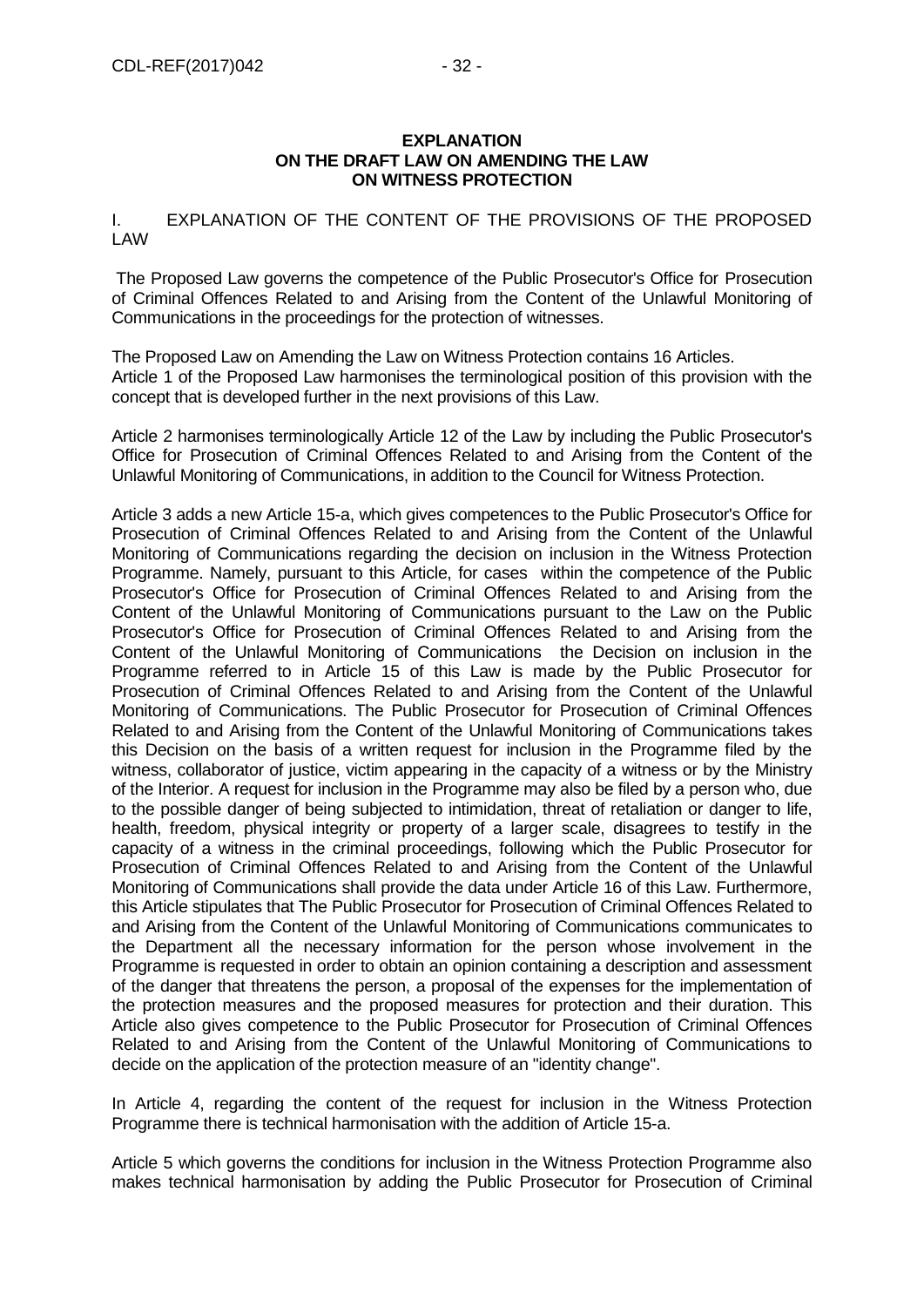Offences Related to and Arising from the Content of the Unlawful Monitoring of Communications.

Article 6 adds a new Article 19-a which refers to the inclusion of a person in the Programme upon the decision of the Public Prosecutor's Office for Prosecution of Criminal Offences Related to and Arising from the Content of the Unlawful Monitoring of Communications. Namely, if the Public Prosecutor's Office for Prosecution of Criminal Offences Related to and Arising from the Content of the Unlawful Monitoring of Communications decides on inclusion in the Programme, he/she will charge the Department with concluding an agreement with the person included in the Programme. In addition, if the Public Prosecutor's Office for Prosecution of Criminal Offences Related to and Arising from the Content of the Unlawful Monitoring of Communications decides to include a close person in the Programme, he/she will charge the Department with concluding an agreement with the close person.

Article 7 adds a new Article 21-a which regulates the matter of written consent for the inclusion in the protection programme under the newly proposed Article 19-a. Namely, before making the decision referred to in Article 19-a of this Law, the Public Prosecutor's Office for Prosecution of Criminal Offences Related to and Arising from the Content of the Unlawful Monitoring of Communications requests the written consent of the person for whom proceedings are conducted for inclusion in the Programme. The decision along with the written consent of the person to be included in the Programme is submitted to the Department.

Article 8 adds a new Article 22-a that governs the matter of Extension of the Programme by Public Prosecutor for Prosecution of Criminal Offences Related to and Arising from the Content of the Unlawful Monitoring of Communications. Namely, the protection measures set out in the Programme and specified in the Agreement may be extended at the request of the Head of the Department or by a decision of the Public Prosecutor's Office for Prosecution of Criminal Offences Related to and Arising from the Content of the Unlawful Monitoring of Communications, if there is still need for protection of the person. If there is no request from the Head of the Department, and the person needs to be protected further, the Public Prosecutor for Prosecution of Criminal Offences Related to and Arising from the Content of the Unlawful Monitoring of Communications may decide to extend the protection measures set out in the Programme. The duration of the protection measures according to what is laid out may be extended with the consent of the protected person only.

Article 9 intervenes in Article 23 of the Law by adding two new paragraphs in respect of emergency measures. Namely, in case when the Public Prosecutor for Prosecution of Criminal Offences Related to and Arising from the Content of the Unlawful Monitoring of Communications has available knowledge of the existence of the circumstances referred to in paragraph 1 of this Article, he/she notifies the Department of the need for the application of emergency measures. Upon receiving the notification the Department, within 24 hours, decides on their application, takes those measures and notifies the Public Prosecutor for Prosecution of Criminal Offences Related to and Arising from the Content of the Unlawful Monitoring of Communications thereof.

This Article also makes terminological harmonisation with the addition of the Public Prosecutor for Prosecution of Criminal Offences Related to and Arising from the Content of the Unlawful Monitoring of Communications in the other paragraphs of Article 23 of the Law on Witness Protection.

Article 10 makes technical harmonisation with the addition of the grounds of Articles 19-a and 21-a, which have already been explained.